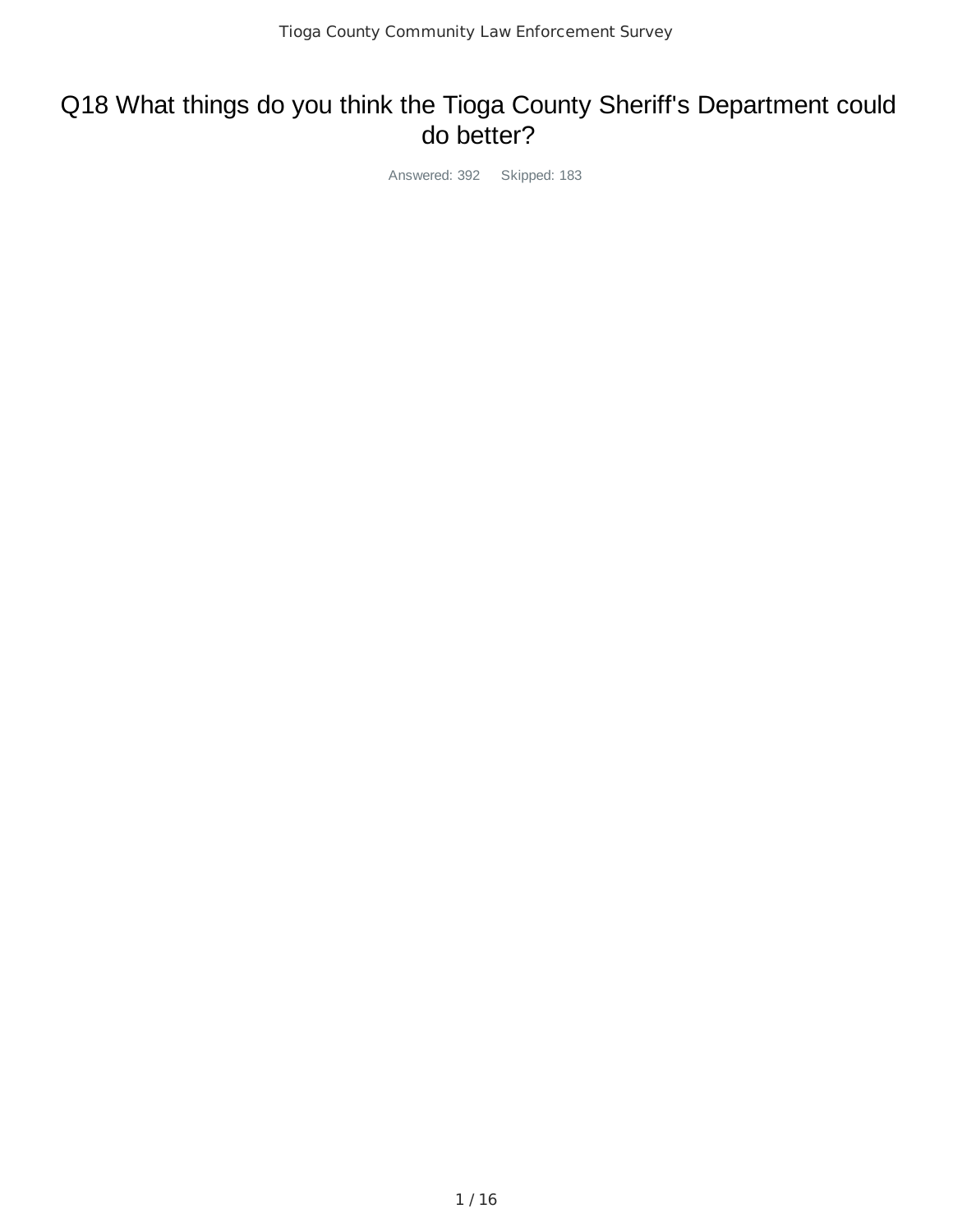| #              | <b>RESPONSES</b>                                                                                                                                                                                                                                                                                                                                                                                                                                                                                                                                                                                                                                                                                                                                                                                                                                                                                                                                                                                                                                                                                                                                                                                                                                                                                                                                                                                                                                                                                                                                                                                                                                                                                                                                                                                                                                                                                                                                                                                                                                                                                                                      | <b>DATE</b>        |
|----------------|---------------------------------------------------------------------------------------------------------------------------------------------------------------------------------------------------------------------------------------------------------------------------------------------------------------------------------------------------------------------------------------------------------------------------------------------------------------------------------------------------------------------------------------------------------------------------------------------------------------------------------------------------------------------------------------------------------------------------------------------------------------------------------------------------------------------------------------------------------------------------------------------------------------------------------------------------------------------------------------------------------------------------------------------------------------------------------------------------------------------------------------------------------------------------------------------------------------------------------------------------------------------------------------------------------------------------------------------------------------------------------------------------------------------------------------------------------------------------------------------------------------------------------------------------------------------------------------------------------------------------------------------------------------------------------------------------------------------------------------------------------------------------------------------------------------------------------------------------------------------------------------------------------------------------------------------------------------------------------------------------------------------------------------------------------------------------------------------------------------------------------------|--------------------|
| 1              | I am unaware of ANYTHING they could do better, as I have always found them to be a<br>professional, efficient aid to me when help was needed.                                                                                                                                                                                                                                                                                                                                                                                                                                                                                                                                                                                                                                                                                                                                                                                                                                                                                                                                                                                                                                                                                                                                                                                                                                                                                                                                                                                                                                                                                                                                                                                                                                                                                                                                                                                                                                                                                                                                                                                         | 12/7/2020 8:06 AM  |
| 2              | all persons pulled over on the road should be treated in a fair and courteous manner                                                                                                                                                                                                                                                                                                                                                                                                                                                                                                                                                                                                                                                                                                                                                                                                                                                                                                                                                                                                                                                                                                                                                                                                                                                                                                                                                                                                                                                                                                                                                                                                                                                                                                                                                                                                                                                                                                                                                                                                                                                  | 12/6/2020 1:21 PM  |
| 3              | Dispatch 911/Dispatch frequently does not provide complete critical information to the EMS<br>crews. It is vital that EMS be given ALL INFO ASAP. Often many decisions are made en-<br>route. These decisions can be modified if needed with updated information. Several examples<br>have occurred recently. i.e. Dispatched as Diabletic related problem, then later another<br>message was Diabetic patient with flu-like symptoms. This dispatch information should have<br>included a Code 99. Code 99 is used for possible COVID 19 cases. It is vital that all<br>information be relayed with EVERY dispatch alert for that particular call type. This would have<br>given everyone an increased awareness of the potential COVID exposure. I have responded to<br>calls where the only dispatch information being provided was "A male/female with a laceration"<br>Fortunately the EMS crew heard the radio transmission for the L.E.O. being sent to a "Women<br>gored by a bull". This very vital information was not provided to the EMS crew and could have<br>resulted in a very dangerous situation if we arrived unaware. If the cause for the injury is<br>known, that should be included in the dispatch information - verbal and I AM Responding text<br>messaging. Another example is "Male/female down". I have responded to this call type and not<br>notified that it was as a result of a fight/assault. I don't know if the Dispatcher did not ask for<br>the cause of the unconscious state or just assumed since it was at a local bar that is was a<br>person under the influence of ETOH. Other resources may need to be dispatched/contacted<br>while EMS/FD is en-route. Not all EMS and FD personnel respond in a rig, some arrive POV<br>since they are nearby. It is not uncommon for person calling 911 not to repeat what information<br>was given to dispatch as the caller assumes all the information was relayed to the responders.<br>This can be very dangerous as a responder could be exposed to a dangerous<br>situation/environment/condition/etc. that was reported by the 911 caller. | 12/5/2020 6:03 PM  |
| $\overline{4}$ | The Sheriff shouldn't be so obvious about political affiliations. The Sheriff should be the sheriff<br>of all the people.                                                                                                                                                                                                                                                                                                                                                                                                                                                                                                                                                                                                                                                                                                                                                                                                                                                                                                                                                                                                                                                                                                                                                                                                                                                                                                                                                                                                                                                                                                                                                                                                                                                                                                                                                                                                                                                                                                                                                                                                             | 12/4/2020 9:03 PM  |
| 5              | Community Involvement More involvement with the communities outside of Owego. We are<br>more than just Owego there are 9 towns and 6 villages, but it seems like only Owego has<br>any direct connection.                                                                                                                                                                                                                                                                                                                                                                                                                                                                                                                                                                                                                                                                                                                                                                                                                                                                                                                                                                                                                                                                                                                                                                                                                                                                                                                                                                                                                                                                                                                                                                                                                                                                                                                                                                                                                                                                                                                             | 12/4/2020 8:44 AM  |
| 6              | <b>NA</b>                                                                                                                                                                                                                                                                                                                                                                                                                                                                                                                                                                                                                                                                                                                                                                                                                                                                                                                                                                                                                                                                                                                                                                                                                                                                                                                                                                                                                                                                                                                                                                                                                                                                                                                                                                                                                                                                                                                                                                                                                                                                                                                             | 12/4/2020 5:21 AM  |
| $\overline{7}$ | Community Involvement<br>Be more visible to the community                                                                                                                                                                                                                                                                                                                                                                                                                                                                                                                                                                                                                                                                                                                                                                                                                                                                                                                                                                                                                                                                                                                                                                                                                                                                                                                                                                                                                                                                                                                                                                                                                                                                                                                                                                                                                                                                                                                                                                                                                                                                             | 12/3/2020 12:16 PM |
| 8              | Community Involvement<br>Community communications and relations. Being concerned about<br>being "firm and fair," not "law and order" which is like a police state. Extending reputation for<br>being "firm and fair," a friend to all people in the community. Have an attitude that all people<br>are not criminals and that criminals are created by those who associate with hardened<br>criminals, not born with criminal problems. Officers to be accompanied by people who can<br>discuss social services for mental, drug and alcohol, and domestic problems because such<br>people are often not criminals, but could end up being criminals after being incarcerated. To<br>work with community, social services, and justice system to reduce rates of recidivism.                                                                                                                                                                                                                                                                                                                                                                                                                                                                                                                                                                                                                                                                                                                                                                                                                                                                                                                                                                                                                                                                                                                                                                                                                                                                                                                                                          | 12/3/2020 9:23 AM  |
| 9              | Community Involvement<br>Explaining to the community what they do for them.                                                                                                                                                                                                                                                                                                                                                                                                                                                                                                                                                                                                                                                                                                                                                                                                                                                                                                                                                                                                                                                                                                                                                                                                                                                                                                                                                                                                                                                                                                                                                                                                                                                                                                                                                                                                                                                                                                                                                                                                                                                           | 12/3/2020 3:47 AM  |
| 10             | <b>Increase Staffing</b>                                                                                                                                                                                                                                                                                                                                                                                                                                                                                                                                                                                                                                                                                                                                                                                                                                                                                                                                                                                                                                                                                                                                                                                                                                                                                                                                                                                                                                                                                                                                                                                                                                                                                                                                                                                                                                                                                                                                                                                                                                                                                                              | 12/2/2020 5:22 PM  |
| 11             | Patrolling The TC Sheriff's Department is too political, and<br>Community Involvement<br>because of this they focus attention on what is politically relevant to the county and not what<br>is important to the business owners and residents who live, pay taxes and do business here.<br>There is NO TCSD presence in our town. People know they can speed, drive under the<br>influence and talk on cell phones while driving here, meaning our roads and residents are less<br>safe than those in towns like Owego. This is compounded by a major problem with tractor<br>trailers driving the back roads in our town due to GPS misguidance, which would not be such a<br>big problem if the industrial park and casino were not pulling all these semis off the highway.<br>They endanger children, walkers, bikers, pets, wildlife and other drivers in our community.                                                                                                                                                                                                                                                                                                                                                                                                                                                                                                                                                                                                                                                                                                                                                                                                                                                                                                                                                                                                                                                                                                                                                                                                                                                         | 12/2/2020 11:55 AM |
| 12             | Patrolling Patrol back roads more often. Issue more speeding tickets, especially to out of<br>state plates                                                                                                                                                                                                                                                                                                                                                                                                                                                                                                                                                                                                                                                                                                                                                                                                                                                                                                                                                                                                                                                                                                                                                                                                                                                                                                                                                                                                                                                                                                                                                                                                                                                                                                                                                                                                                                                                                                                                                                                                                            | 12/2/2020 7:20 AM  |
|                |                                                                                                                                                                                                                                                                                                                                                                                                                                                                                                                                                                                                                                                                                                                                                                                                                                                                                                                                                                                                                                                                                                                                                                                                                                                                                                                                                                                                                                                                                                                                                                                                                                                                                                                                                                                                                                                                                                                                                                                                                                                                                                                                       |                    |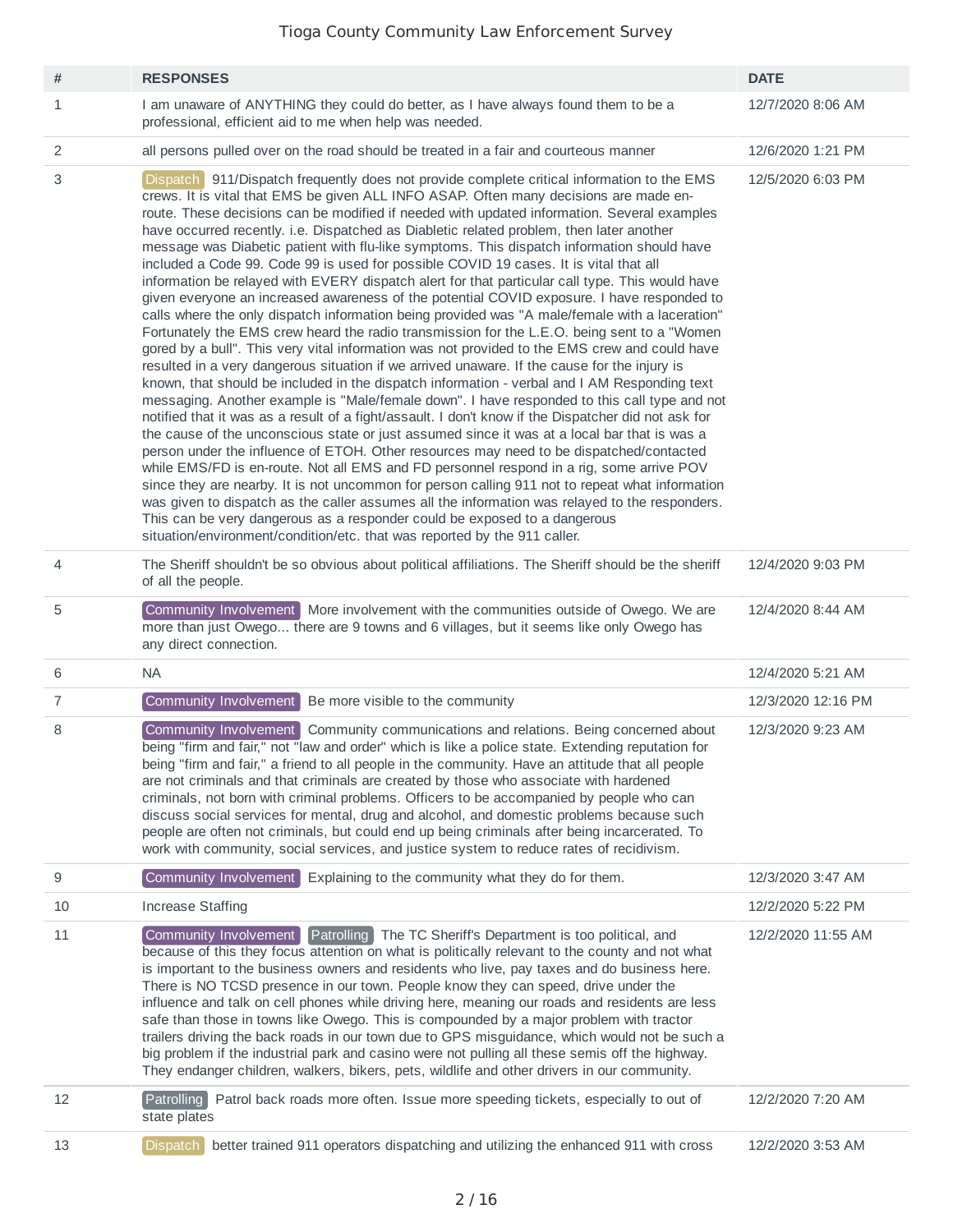streets and box alarm assignments and assigned channels.. patrol add more with the current issues today seems like you are short staffed

| 14 | Communication of protocol related to other responding agencies.                                                                                                                                                                                                                                                                                                                                                                                                             | 12/1/2020 8:54 PM   |
|----|-----------------------------------------------------------------------------------------------------------------------------------------------------------------------------------------------------------------------------------------------------------------------------------------------------------------------------------------------------------------------------------------------------------------------------------------------------------------------------|---------------------|
| 15 | They do a great job with very difficult situations. I give them so much credit for being as<br>friendly as they are.                                                                                                                                                                                                                                                                                                                                                        | 12/1/2020 7:43 PM   |
| 16 | I'm not familiar enough with their day to day work to comment.                                                                                                                                                                                                                                                                                                                                                                                                              | 12/1/2020 3:24 PM   |
| 17 | I am not personally informed enough to make a fair assessment of that question.                                                                                                                                                                                                                                                                                                                                                                                             | 12/1/2020 12:55 PM  |
| 18 | Community Involvement   More visibility as part of the community                                                                                                                                                                                                                                                                                                                                                                                                            | 12/1/2020 9:08 AM   |
| 19 | Community Involvement<br><b>Dispatch</b><br>Be more friendly and personable with residents, better<br>dispatchers that talk less, get more money for better county wide communication with other<br>emergency services.                                                                                                                                                                                                                                                     | 12/1/2020 1:55 AM   |
| 20 | Patrolling Patrol neighborhoods for speeders and cars that pass school busses.                                                                                                                                                                                                                                                                                                                                                                                              | 11/30/2020 8:04 PM  |
| 21 | More drug investigation seems warranted.                                                                                                                                                                                                                                                                                                                                                                                                                                    | 11/30/2020 7:57 PM  |
| 22 | same answer as 17                                                                                                                                                                                                                                                                                                                                                                                                                                                           | 11/30/2020 7:03 PM  |
| 23 | N/A                                                                                                                                                                                                                                                                                                                                                                                                                                                                         | 11/30/2020 6:34 PM  |
| 24 | N/a                                                                                                                                                                                                                                                                                                                                                                                                                                                                         | 11/30/2020 5:53 PM  |
| 25 | I cant think if anything. They have always been kind though full. And professional.                                                                                                                                                                                                                                                                                                                                                                                         | 11/30/2020 5:33 PM  |
| 26 | Community Involvement Community outreach. More presence in small/rural areas.                                                                                                                                                                                                                                                                                                                                                                                               | 11/30/2020 5:14 PM  |
| 27 | Not act like they are above the law                                                                                                                                                                                                                                                                                                                                                                                                                                         | 11/30/2020 3:59 PM  |
| 28 | N/A                                                                                                                                                                                                                                                                                                                                                                                                                                                                         | 11/30/2020 3:15 PM  |
| 29 | <b>Patrolling</b><br>Patrol 17 c campville area                                                                                                                                                                                                                                                                                                                                                                                                                             | 11/30/2020 2:57 PM  |
| 30 | Understanding interacting with people with special needs                                                                                                                                                                                                                                                                                                                                                                                                                    | 11/30/2020 2:57 PM  |
| 31 | Dispatching/ information gathering in the 911 center.                                                                                                                                                                                                                                                                                                                                                                                                                       | 11/30/2020 2:43 PM  |
| 32 | More regular training is always vital to getting the mission done well.                                                                                                                                                                                                                                                                                                                                                                                                     | 11/30/2020 2:34 PM  |
| 33 | <b>Dispatch</b><br>Dispatch could not be worse. They are cranky, poorly trained, lack standardization,<br>lack innovation, and seem incapable of even trying to get better.                                                                                                                                                                                                                                                                                                 | 11/30/2020 2:34 PM  |
| 34 | Nothing                                                                                                                                                                                                                                                                                                                                                                                                                                                                     | 11/30/2020 2:30 PM  |
| 35 | Patrolling<br>Patrol more of the back woods and interact with the residents of tioga county<br>more.                                                                                                                                                                                                                                                                                                                                                                        | 11/30/2020 2:28 PM  |
| 36 | Policies, procedures and training on vehicle operations seems to be lacking given the number<br>of officer-involved crashes these past few years.                                                                                                                                                                                                                                                                                                                           | 11/30/2020 2:28 PM  |
| 37 | Dispatch<br>Improve the dispatch system used to tone out Fire and Squad                                                                                                                                                                                                                                                                                                                                                                                                     | 11/30/2020 2:27 PM  |
| 38 | N/a                                                                                                                                                                                                                                                                                                                                                                                                                                                                         | 11/30/2020 2:22 PM  |
| 39 | Traffic (speeding) control and enforcement                                                                                                                                                                                                                                                                                                                                                                                                                                  | 11/30/2020 12:23 PM |
| 40 | nothing at this time                                                                                                                                                                                                                                                                                                                                                                                                                                                        | 11/30/2020 12:16 PM |
| 41 | N/A                                                                                                                                                                                                                                                                                                                                                                                                                                                                         | 11/30/2020 8:54 AM  |
| 42 | I have a family member who is in Law enforcement and has completed the Academy<br>training(Broome county) in the last five years. My opinion from conversations with them, is that<br>all law enforcement departments need additional training in de-escalation of situations before<br>they turn to something bigger. The old way of "Ask, Tell, and Make" needs to be tweaked a<br>little. Respect for law enforcement needs to be reestablished with the general public. | 11/30/2020 8:35 AM  |
| 43 | Education & training on racism and racist policies                                                                                                                                                                                                                                                                                                                                                                                                                          | 11/29/2020 9:54 PM  |
| 44 | I've no proof of bias but believe because the position in politically motivated due being elected;                                                                                                                                                                                                                                                                                                                                                                          | 11/29/2020 4:01 PM  |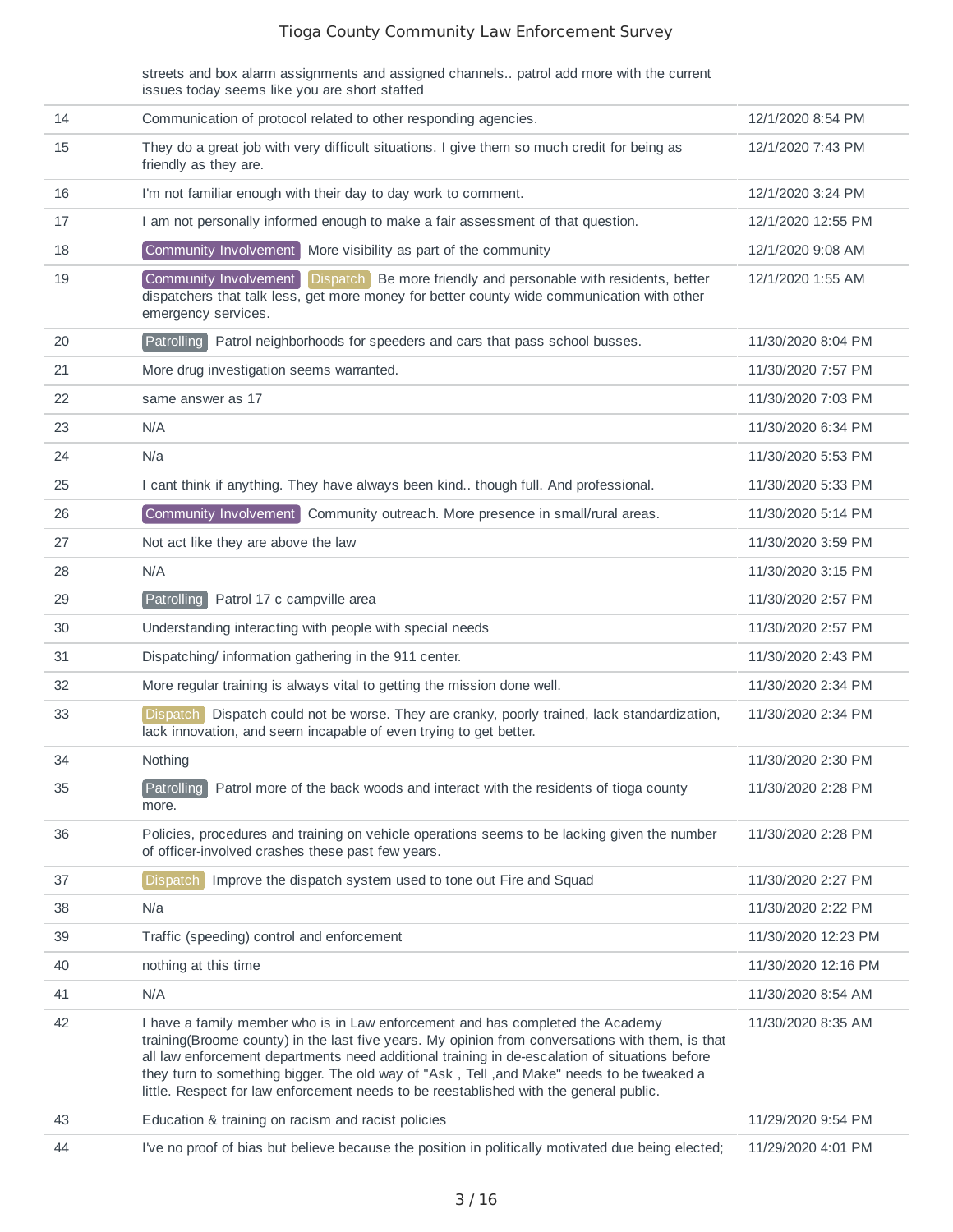|    | this poses issues of bias.                                                                                                                                                             |                     |
|----|----------------------------------------------------------------------------------------------------------------------------------------------------------------------------------------|---------------------|
| 45 | Patrolling<br>Inscrease patrols in the suburban divisions to make their presence known                                                                                                 | 11/29/2020 1:25 PM  |
| 46 | Nithing                                                                                                                                                                                | 11/29/2020 1:07 PM  |
| 47 | Acab                                                                                                                                                                                   | 11/29/2020 1:02 PM  |
| 48 | Nothing - continue with everything you are currently soing                                                                                                                             | 11/29/2020 12:23 PM |
| 49 | Can't think of anything                                                                                                                                                                | 11/29/2020 11:49 AM |
| 50 | Neighborhood speeding issues                                                                                                                                                           | 11/29/2020 9:51 AM  |
| 51 | Patrolling Get to the scene in less than an hour for starters. Patrolling the suburbs and rural<br>areas of Tioga county.                                                              | 11/29/2020 9:25 AM  |
| 52 | Declare itself a 2A sanctuary                                                                                                                                                          | 11/28/2020 9:42 PM  |
| 53 | Nothing at the moment                                                                                                                                                                  | 11/28/2020 9:03 PM  |
| 54 | Unsure                                                                                                                                                                                 | 11/28/2020 9:14 AM  |
| 55 | Increase training, with less emphasis on just using a gun as a crutch                                                                                                                  | 11/27/2020 11:35 PM |
| 56 | Talk to residents more often                                                                                                                                                           | 11/27/2020 11:30 PM |
| 57 | Get rid of their boss mentality.                                                                                                                                                       | 11/27/2020 4:51 PM  |
| 58 | not sure. they are pretty good at most things                                                                                                                                          | 11/27/2020 3:49 PM  |
| 59 | Community Involvement<br>Patrolling Be more visible, patrol more.                                                                                                                      | 11/27/2020 11:47 AM |
| 60 | Not sure                                                                                                                                                                               | 11/27/2020 10:54 AM |
| 61 | Returning calls to complainants and keeping them informed with the progress of their<br>complaint.                                                                                     | 11/27/2020 8:28 AM  |
| 62 | More folks on the road.                                                                                                                                                                | 11/27/2020 8:09 AM  |
| 63 | Maybe not responding on petty issues or something that could be resolved over the phone.                                                                                               | 11/27/2020 12:40 AM |
| 64 | Expand the number of sheriff's on duty                                                                                                                                                 | 11/26/2020 6:32 PM  |
| 65 | They are a good effective force.                                                                                                                                                       | 11/26/2020 4:07 PM  |
| 66 | $\tilde{?}$                                                                                                                                                                            | 11/26/2020 11:43 AM |
| 67 | N/A                                                                                                                                                                                    | 11/26/2020 10:30 AM |
| 68 | Take our drug problem more seriously.                                                                                                                                                  | 11/26/2020 9:13 AM  |
| 69 | not sure                                                                                                                                                                               | 11/26/2020 8:04 AM  |
| 70 | Be more social interact with the public more maybe like the owego police does                                                                                                          | 11/26/2020 5:30 AM  |
| 71 | The sheriff's office could improve on their accessibility to their public information.                                                                                                 | 11/26/2020 3:35 AM  |
| 72 | The Tioga County Sheriff's Office could do a better job of building an inter-departmental culture<br>that accepts diverse perspectives regarding race, religion, ethnicity and gender. | 11/25/2020 11:52 PM |
| 73 | Not sure                                                                                                                                                                               | 11/25/2020 11:46 PM |
| 74 | I think they should be paid better for the fine work that they do.                                                                                                                     | 11/25/2020 8:45 PM  |
| 75 | Community Involvement   More Public Relations. More community visibility.                                                                                                              | 11/25/2020 7:27 PM  |
| 76 | Nothing-they do a great job.                                                                                                                                                           | 11/25/2020 7:22 PM  |
| 77 | Reduce militarization; reduce use of authoritarian management style; avoid "us versus them"<br>attitude.                                                                               | 11/25/2020 6:40 PM  |
| 78 | Nothinc                                                                                                                                                                                | 11/25/2020 5:43 PM  |
| 79 | Idk                                                                                                                                                                                    | 11/25/2020 5:07 PM  |

<u> De Carlos de Ca</u>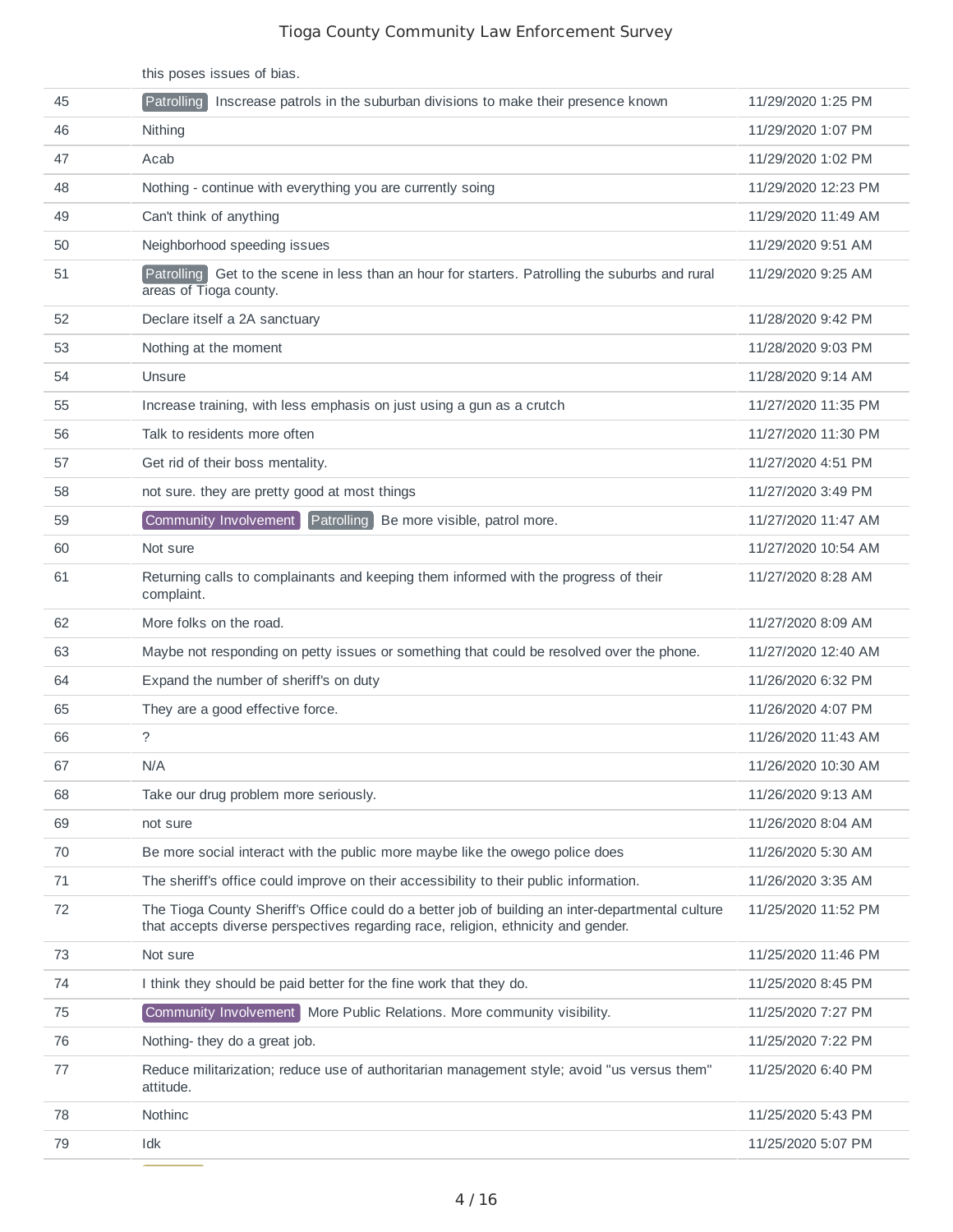| 80  | Dispatch Work on your 911 communication system. I am a paramedic and firefighter in<br>Owego and your radio system is functionally ineffective. For a lack of a better term, it sucks.<br>No one can hear each other talk, good luck with fireground operations. To run command with<br>another department takes multiple radios. Your dispatch procedures for fire and EMS should be<br>updated, there is no reason people should wait 10 minutes to see if an agency will crew, try<br>making it 5 minutes. Take a look at how Delaware County NY operates their 911 center and<br>how their radio system works. You guys need to get into the 21st century. I know this isn't law<br>enforcement related but this is still a Sheriffs office matter and you guys need to get on it,<br>people are hurting and dying because of your incompetence. | 11/25/2020 4:55 PM  |
|-----|------------------------------------------------------------------------------------------------------------------------------------------------------------------------------------------------------------------------------------------------------------------------------------------------------------------------------------------------------------------------------------------------------------------------------------------------------------------------------------------------------------------------------------------------------------------------------------------------------------------------------------------------------------------------------------------------------------------------------------------------------------------------------------------------------------------------------------------------------|---------------------|
| 81  | As EMS personnel I would like the TCSO to help to de-escalate the situation instead I have<br>witnessed them yell at the patient and make situations worse.                                                                                                                                                                                                                                                                                                                                                                                                                                                                                                                                                                                                                                                                                          | 11/25/2020 3:14 PM  |
| 82  | Nothing                                                                                                                                                                                                                                                                                                                                                                                                                                                                                                                                                                                                                                                                                                                                                                                                                                              | 11/25/2020 3:00 PM  |
| 83  | Help rehabilitate offenders                                                                                                                                                                                                                                                                                                                                                                                                                                                                                                                                                                                                                                                                                                                                                                                                                          | 11/25/2020 2:51 PM  |
| 84  | Not sure what they could do better                                                                                                                                                                                                                                                                                                                                                                                                                                                                                                                                                                                                                                                                                                                                                                                                                   | 11/25/2020 2:51 PM  |
| 85  | Nothing they are doing a great job                                                                                                                                                                                                                                                                                                                                                                                                                                                                                                                                                                                                                                                                                                                                                                                                                   | 11/25/2020 2:43 PM  |
| 86  | Nothing                                                                                                                                                                                                                                                                                                                                                                                                                                                                                                                                                                                                                                                                                                                                                                                                                                              | 11/25/2020 2:39 PM  |
| 87  | Returning calls to complainants and keeping them informed with the progress of their<br>complaint.                                                                                                                                                                                                                                                                                                                                                                                                                                                                                                                                                                                                                                                                                                                                                   | 11/25/2020 2:31 PM  |
| 88  | Patrolling Have more finding for more officers so they could patrol more in different areas and<br>not have to rely on the state troopers to help                                                                                                                                                                                                                                                                                                                                                                                                                                                                                                                                                                                                                                                                                                    | 11/25/2020 1:34 PM  |
| 89  | They are dong a great job!                                                                                                                                                                                                                                                                                                                                                                                                                                                                                                                                                                                                                                                                                                                                                                                                                           | 11/25/2020 12:50 PM |
| 90  | I've not needed them recently. However as the mom to a growing autistic son I'd like to know<br>they have training in developmental disabilities.                                                                                                                                                                                                                                                                                                                                                                                                                                                                                                                                                                                                                                                                                                    | 11/25/2020 12:33 PM |
| 91  | Public relations.                                                                                                                                                                                                                                                                                                                                                                                                                                                                                                                                                                                                                                                                                                                                                                                                                                    | 11/25/2020 12:27 PM |
| 92  | I have no reason to believe it is currently done poorly, but cooperating with local emergency<br>services for mental health and drug crises and getting additional training on proper use of force<br>and guidance for those crises would be beneficial.                                                                                                                                                                                                                                                                                                                                                                                                                                                                                                                                                                                             | 11/25/2020 12:24 PM |
| 93  | Community Involvement Community policing, working better with other agencies.                                                                                                                                                                                                                                                                                                                                                                                                                                                                                                                                                                                                                                                                                                                                                                        | 11/25/2020 12:24 PM |
| 94  | Issue more distracted driving tickets. I see people have near misses every day because of<br>talking and texting on their phones.                                                                                                                                                                                                                                                                                                                                                                                                                                                                                                                                                                                                                                                                                                                    | 11/25/2020 11:46 AM |
| 95  | Would be great if Owego Village let them take over village policing                                                                                                                                                                                                                                                                                                                                                                                                                                                                                                                                                                                                                                                                                                                                                                                  | 11/25/2020 10:59 AM |
| 96  | Community Involvement<br>Perhaps more Community Outreach - particularly with the young<br>people                                                                                                                                                                                                                                                                                                                                                                                                                                                                                                                                                                                                                                                                                                                                                     | 11/25/2020 10:56 AM |
| 97  | Respond to personal property crimes and break ins faster er                                                                                                                                                                                                                                                                                                                                                                                                                                                                                                                                                                                                                                                                                                                                                                                          | 11/25/2020 9:53 AM  |
| 98  | Need more education and experience with people of different origins                                                                                                                                                                                                                                                                                                                                                                                                                                                                                                                                                                                                                                                                                                                                                                                  | 11/25/2020 9:42 AM  |
| 99  | None                                                                                                                                                                                                                                                                                                                                                                                                                                                                                                                                                                                                                                                                                                                                                                                                                                                 | 11/25/2020 9:22 AM  |
| 100 | Advocate for more racial diversity on the police force.                                                                                                                                                                                                                                                                                                                                                                                                                                                                                                                                                                                                                                                                                                                                                                                              | 11/25/2020 8:14 AM  |
| 101 | N/A                                                                                                                                                                                                                                                                                                                                                                                                                                                                                                                                                                                                                                                                                                                                                                                                                                                  | 11/25/2020 7:58 AM  |
| 102 | Team up with mental health specialists when there is a mental health crisis to go to together to<br>the location                                                                                                                                                                                                                                                                                                                                                                                                                                                                                                                                                                                                                                                                                                                                     | 11/25/2020 7:27 AM  |
| 103 | Possibly relaying information to the courts for a higher conviction rate and more accountability<br>for criminals- the judges seem to be lenient after the police and DA have done their jobs.                                                                                                                                                                                                                                                                                                                                                                                                                                                                                                                                                                                                                                                       | 11/25/2020 6:20 AM  |
| 104 | To be frank, I think the whole policing system needs to be overhauled. One thing that would<br>massively help would be more training (especially on de-escalation techniques) and a much<br>stricter screening process with higher standards for deputies.                                                                                                                                                                                                                                                                                                                                                                                                                                                                                                                                                                                           | 11/25/2020 5:26 AM  |
| 105 | <b>NA</b>                                                                                                                                                                                                                                                                                                                                                                                                                                                                                                                                                                                                                                                                                                                                                                                                                                            | 11/25/2020 3:33 AM  |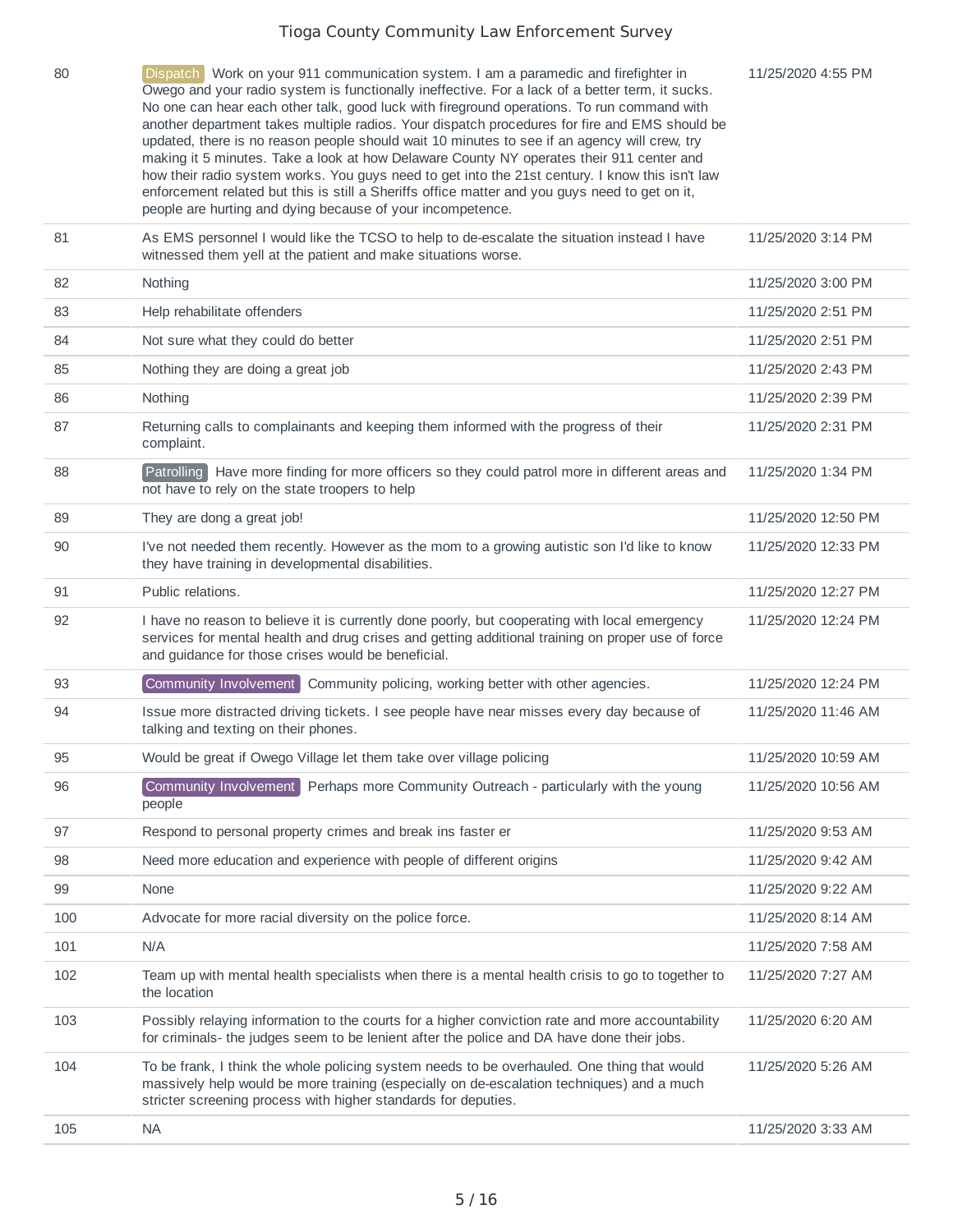| 106 | Make sure your officer's have the right equipment to keep them safe. Have enough man power<br>to cover the county safely and deputies are not overwhelmed with calls.                                                                                                                                                                                                                                 | 11/25/2020 3:32 AM |
|-----|-------------------------------------------------------------------------------------------------------------------------------------------------------------------------------------------------------------------------------------------------------------------------------------------------------------------------------------------------------------------------------------------------------|--------------------|
| 107 | Community Involvement Community outreach and policing                                                                                                                                                                                                                                                                                                                                                 | 11/24/2020 9:53 PM |
| 108 | Patrolling<br>Less money or defund it let the state police patrol Tioga county.                                                                                                                                                                                                                                                                                                                       | 11/24/2020 9:25 PM |
| 109 | Hire more officers.                                                                                                                                                                                                                                                                                                                                                                                   | 11/24/2020 9:03 PM |
| 110 | they are doing the best they can with what they have to work with instead of putting them down<br>give them the equipment they need to do there job                                                                                                                                                                                                                                                   | 11/24/2020 8:37 PM |
| 111 | Properly addressing the mentally ill                                                                                                                                                                                                                                                                                                                                                                  | 11/24/2020 8:33 PM |
| 112 | De-esculating domestic and drug induced events                                                                                                                                                                                                                                                                                                                                                        | 11/24/2020 8:32 PM |
| 113 | Definitely doing more to reach out to victims of domestic violence. Every time my neighbor<br>has altercations with her grandchildren, she gets away with it. The same goes for every other<br>time she runs afoul of the law. I do believe the police should mostly avoid focusing on<br>nonviolent and victimless crimes, but I don't feel like issues of domestic violence are taken<br>seriously. | 11/24/2020 8:22 PM |
| 114 | Catch speeders in residential neighborhoods                                                                                                                                                                                                                                                                                                                                                           | 11/24/2020 8:14 PM |
| 115 | Patrolling Patrol neighborhoods better.                                                                                                                                                                                                                                                                                                                                                               | 11/24/2020 8:13 PM |
| 116 | Policing the protest when protesters block traffic                                                                                                                                                                                                                                                                                                                                                    | 11/24/2020 8:09 PM |
| 117 | Not really aware of anything.                                                                                                                                                                                                                                                                                                                                                                         | 11/24/2020 8:04 PM |
| 118 | I think they do a great job!                                                                                                                                                                                                                                                                                                                                                                          | 11/24/2020 7:37 PM |
| 119 | Have more positive interaction with teenagers.                                                                                                                                                                                                                                                                                                                                                        | 11/24/2020 7:30 PM |
| 120 | Start arresting the manufacturers, distributors, & the users!! They've been given more than<br>enough credible information to help stop the meth activity, but still have not done so. Covid is<br>just an excuse for them to use to keep letting the corruption/drug activity continue. The D.E.A<br>& OR the F.B.I need to handle Tioga county's situation!                                         | 11/24/2020 7:22 PM |
| 121 | More public relation building of a positive nature. Which may be hard since budgets are tight<br>and manpower is short.                                                                                                                                                                                                                                                                               | 11/24/2020 7:13 PM |
| 122 | N/A                                                                                                                                                                                                                                                                                                                                                                                                   | 11/24/2020 7:13 PM |
| 123 | More funding for more deputies.                                                                                                                                                                                                                                                                                                                                                                       | 11/24/2020 6:44 PM |
| 124 | I think there needs to be more involvement on everyone's part about drug awareness and<br>prevention for children before they get to middle school. Also I would like to see more arrest for<br>drugs as it is a big problem in community.                                                                                                                                                            | 11/24/2020 6:33 PM |
| 125 | Learn to de escalate be open to new ideas                                                                                                                                                                                                                                                                                                                                                             | 11/24/2020 6:31 PM |
| 126 | Remember they are to protect and serve. Its not just a slogan.                                                                                                                                                                                                                                                                                                                                        | 11/24/2020 6:26 PM |
| 127 | Communication                                                                                                                                                                                                                                                                                                                                                                                         | 11/24/2020 6:18 PM |
| 128 | If they had more funding, they could hire more sheriffs and do an even better job. I think the<br>socialists who want reform should try teaching their communities to respect the police. They<br>should also teach their youth from an early age that if you do bad things, you just might get<br>shot while resisting arrest!                                                                       | 11/24/2020 6:15 PM |
| 129 | have more deputies per shift, and be out and about more.                                                                                                                                                                                                                                                                                                                                              | 11/24/2020 6:11 PM |
| 130 | Patrol side roads for speeders<br>Patrolling                                                                                                                                                                                                                                                                                                                                                          | 11/24/2020 6:03 PM |
| 131 | I'm not sure                                                                                                                                                                                                                                                                                                                                                                                          | 11/24/2020 6:00 PM |
| 132 | Be more like the state police who are superior                                                                                                                                                                                                                                                                                                                                                        | 11/24/2020 5:50 PM |
| 133 | Increase, if they can, officers from more diverse backgrounds                                                                                                                                                                                                                                                                                                                                         | 11/24/2020 5:21 PM |
| 134 | Community Involvement Focus less on traffic enforcement and more on community<br>relations.                                                                                                                                                                                                                                                                                                           | 11/24/2020 4:25 PM |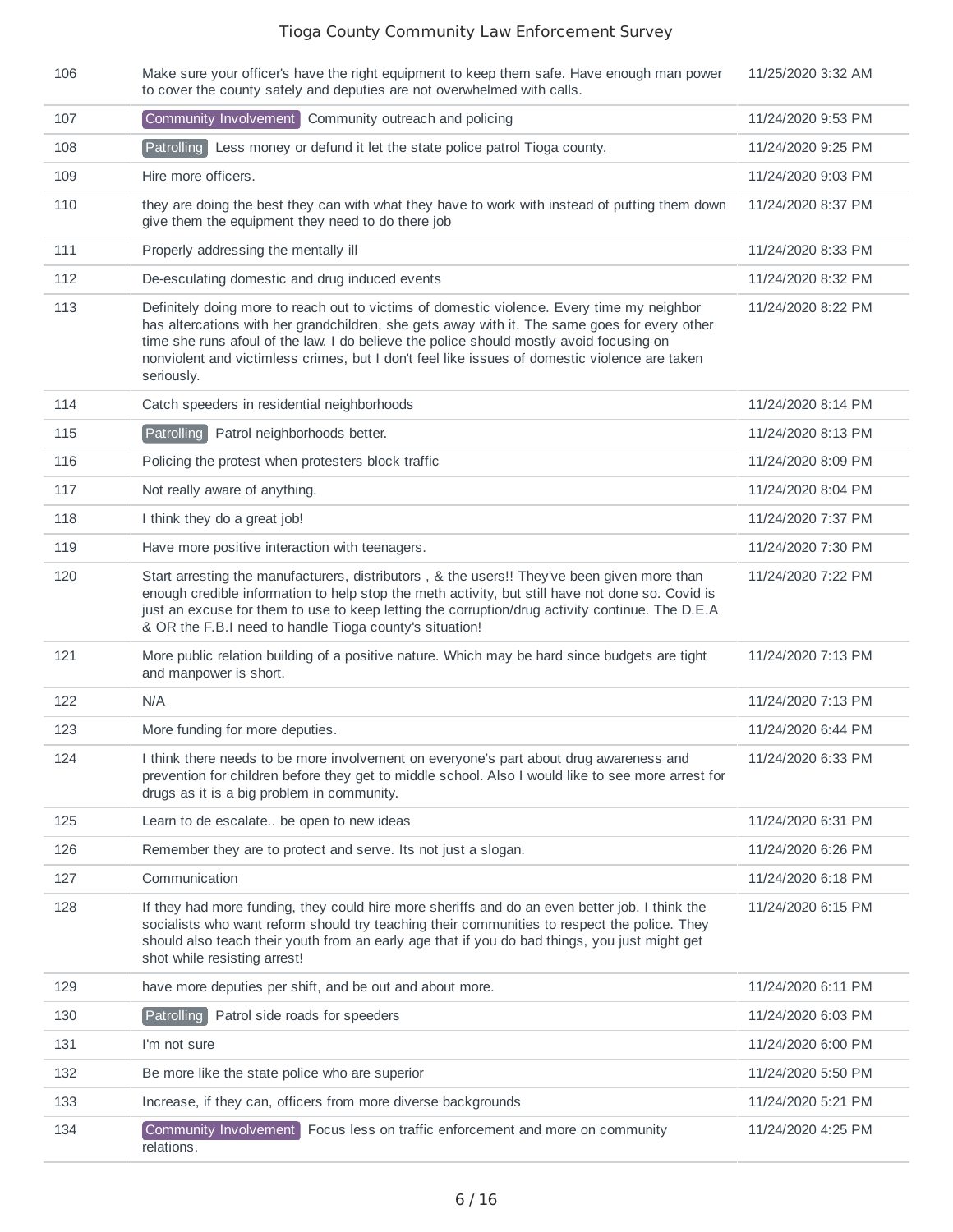| 135 | unknown, not familiar with Sheriff's Department well enough to rate                                                                                                                                                                                                           | 11/24/2020 4:19 PM  |
|-----|-------------------------------------------------------------------------------------------------------------------------------------------------------------------------------------------------------------------------------------------------------------------------------|---------------------|
| 136 | Be more visible                                                                                                                                                                                                                                                               | 11/24/2020 4:19 PM  |
| 137 | Make sure the officers have each others backs in an appropriate manner. Have a well defined<br>measure of the manner and type of physical force to be used in different scenarios!                                                                                            | 11/24/2020 4:18 PM  |
| 138 | Response time. Theft prevention.                                                                                                                                                                                                                                              | 11/24/2020 4:10 PM  |
| 139 | Community Involvement More community policing, be visable in the communities and don't<br>be above the law.                                                                                                                                                                   | 11/24/2020 4:07 PM  |
| 140 | Enforcement of rural areas                                                                                                                                                                                                                                                    | 11/24/2020 3:48 PM  |
| 141 | Communication with the public on reports or new releases just a little more would go a long<br>way.                                                                                                                                                                           | 11/24/2020 3:32 PM  |
| 142 | none                                                                                                                                                                                                                                                                          | 11/24/2020 3:16 PM  |
| 143 | Be more aware of people who do drive considerably below the speed limit and the effect this<br>has on the flow of traffic and the potential accidents that can occur from frustration with people<br>who drive excessively slow or do not pay attention to speed limit signs. | 11/24/2020 3:12 PM  |
| 144 | I think the Sheriffs Department and legislators should work together better to come up with a<br>solution for certain problem areas of the county although they cannot solve every problem                                                                                    | 11/24/2020 3:09 PM  |
| 145 | Not a thing. I believe out Sheriff department personnel and Sheriff all do a great job and should<br>be recognized more often for there good work!                                                                                                                            | 11/24/2020 3:01 PM  |
| 146 | Work towards speeding up concealed carry permit application time 4 months it way too long.<br>PA is 3 days                                                                                                                                                                    | 11/24/2020 2:56 PM  |
| 147 | Overall, I believe LE should focus on violent crimes. Legislation pulls LE in many directions,<br>many of which don't necessarily make us safer.                                                                                                                              | 11/24/2020 2:47 PM  |
| 148 | remain non-partisan & support our governor better.                                                                                                                                                                                                                            | 11/24/2020 2:36 PM  |
| 149 | Not respond at all for domestic violence or mental health issues even if there might be or<br>suspected to be a weapon present                                                                                                                                                | 11/24/2020 2:33 PM  |
| 150 | Dont know of anything                                                                                                                                                                                                                                                         | 11/24/2020 2:26 PM  |
| 151 | Honestly, not having interaction with TCSD makes me unqualified to answer many of these<br>questions but I appreciate your efforts and I'd like to help                                                                                                                       | 11/24/2020 2:00 PM  |
| 152 | Working with community mental health and substance use programs to encourage treatment                                                                                                                                                                                        | 11/24/2020 1:57 PM  |
| 153 | Not sure                                                                                                                                                                                                                                                                      | 11/24/2020 1:31 PM  |
| 154 | Speeding on old 17c                                                                                                                                                                                                                                                           | 11/24/2020 1:25 PM  |
| 155 | all law enforcement facilities can benefit from regular training programs designed to help "talk<br>down" an unruly or out of control individual without using violent means if possible. Body<br>cameras should always be provided and always be on during a response.       | 11/24/2020 1:00 PM  |
| 156 | They are doing well.                                                                                                                                                                                                                                                          | 11/24/2020 12:58 PM |
| 157 | We all could stand to do a bit better and understanding others and helping others.                                                                                                                                                                                            | 11/24/2020 12:56 PM |
| 158 | Cut the top heavy waste and out more officers on the road with better training and equipment                                                                                                                                                                                  | 11/24/2020 12:39 PM |
| 159 | Community Involvement<br>Get to know their communities                                                                                                                                                                                                                        | 11/24/2020 12:38 PM |
| 160 | Don't know                                                                                                                                                                                                                                                                    | 11/24/2020 12:37 PM |
| 161 | All police need to be trained in dealing with nonviolent offenders, with people of different ethnic<br>backgrounds, the mentally ill and all people individually. This should be with the support of<br>trained non-police personnel.                                         | 11/24/2020 12:36 PM |
| 162 | The way they interact with the general public. The way they follow people on 17C between<br>Owego and Waverly at night trying to get them to speed or drive erratically so they can give<br>them a ticket.                                                                    | 11/24/2020 12:29 PM |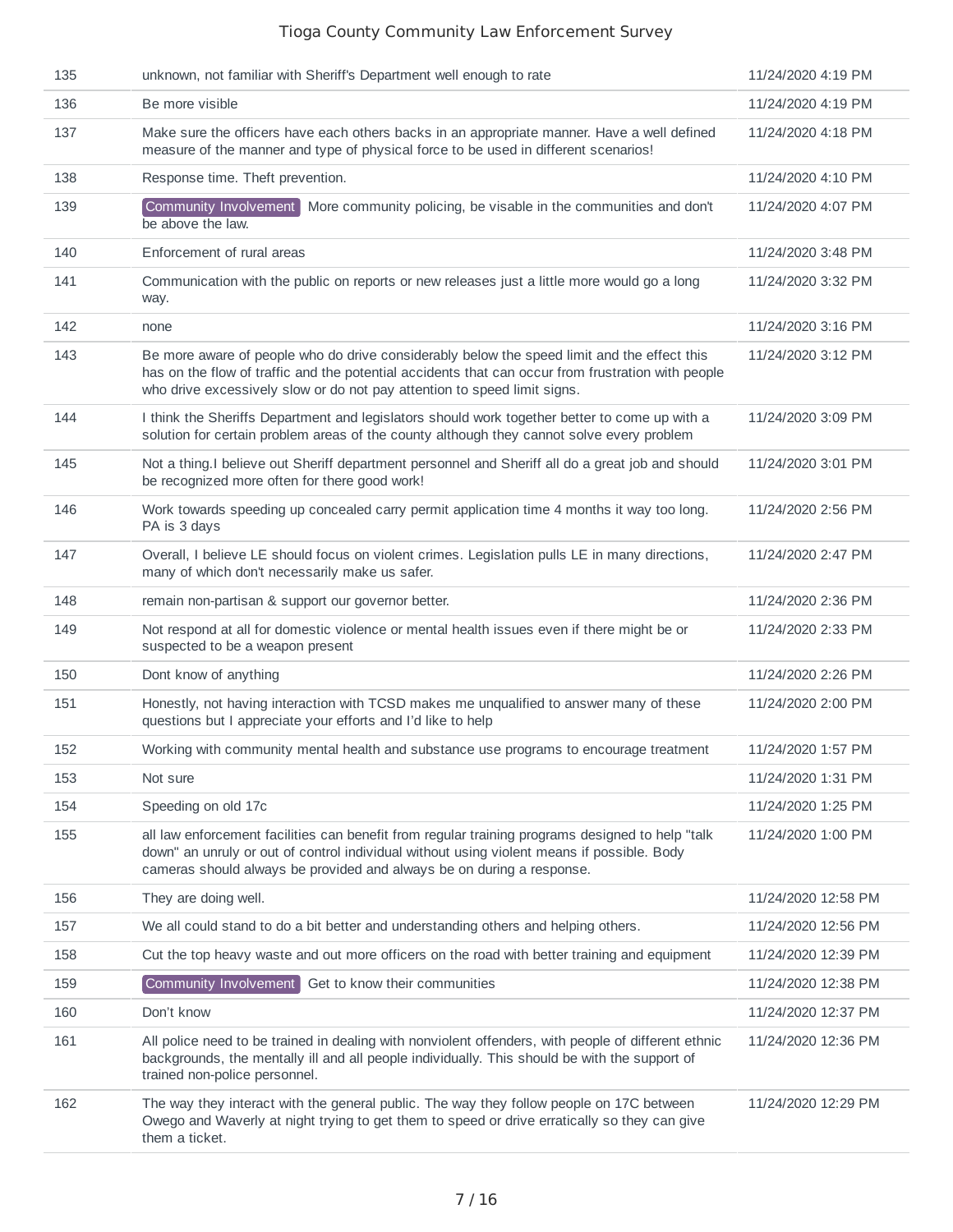| 163 | be present more; drive through all neighborhoods.                                                                                                                                                                                                                                                                                                                                                                                                                                                                                                                                                                                                                                                                                                                                                                                             | 11/24/2020 12:23 PM |
|-----|-----------------------------------------------------------------------------------------------------------------------------------------------------------------------------------------------------------------------------------------------------------------------------------------------------------------------------------------------------------------------------------------------------------------------------------------------------------------------------------------------------------------------------------------------------------------------------------------------------------------------------------------------------------------------------------------------------------------------------------------------------------------------------------------------------------------------------------------------|---------------------|
| 164 | We need to get rid of all Sheriff's departments. I know this would take a state constitution re-<br>write but it is necessary. If we are to keep them, we need to put the money into training,<br>background checks, in depth psychological evaluations, etc. I recently had a friend apply for a<br>clerical job there and she felt intimidated. She was told she would basically have to put up with<br>in appropriate behavior by the sheriffs. The sheriff that came to my house within the last<br>couple years for a complain was badmouthing the Amish that were moving in. When I asked<br>him point blank why he did not like them (white, Christians - go figure) he stammered and then<br>just said they will walk on my property without asking. They have been here for a few years<br>now and they are the best neighbors ever. | 11/24/2020 12:21 PM |
| 165 | They seem to be stretched thin. That's not good for anyone.                                                                                                                                                                                                                                                                                                                                                                                                                                                                                                                                                                                                                                                                                                                                                                                   | 11/24/2020 12:18 PM |
| 166 | Everything. Needs to be overhauled or replaced by a completely state level police force. Aware<br>a state constitutional change would be in order.                                                                                                                                                                                                                                                                                                                                                                                                                                                                                                                                                                                                                                                                                            | 11/24/2020 12:18 PM |
| 167 | Promote the Dept by sharing the important work they do.                                                                                                                                                                                                                                                                                                                                                                                                                                                                                                                                                                                                                                                                                                                                                                                       | 11/24/2020 12:17 PM |
| 168 | Investigations. Anecdotal evidence suggests that as common as breaking and entering is in<br>Tioga County, investigations get filed and then forgotten.                                                                                                                                                                                                                                                                                                                                                                                                                                                                                                                                                                                                                                                                                       | 11/24/2020 12:16 PM |
| 169 | Work more with victims advocacy groups, mental health providers and drug and alcohol<br>support groups. Partner with these groups. Share financial and personnel resources, listen to<br>them and take them seriously. Increase resources for inmates to get education and<br>rehabilitation.                                                                                                                                                                                                                                                                                                                                                                                                                                                                                                                                                 | 11/24/2020 12:15 PM |
| 170 | Patrolling road patrols. It is a free for all on Tioga County roads. I understand that Tioga only<br>has so much budgeting for road patrols. But people know this, and do what they want on RT 96                                                                                                                                                                                                                                                                                                                                                                                                                                                                                                                                                                                                                                             | 11/24/2020 12:14 PM |
| 171 | I was a victim of assault, death threats, and property damage. I am an elderly disabled<br>woman. Nothing was done to help me, investigate, or hold the perpetrator accountable.                                                                                                                                                                                                                                                                                                                                                                                                                                                                                                                                                                                                                                                              | 11/24/2020 12:05 PM |
| 172 | Community Involvement communication with community. maybe a few paragraphs in the<br>Pennysaver each week to let us know what's happening or things to be aware of                                                                                                                                                                                                                                                                                                                                                                                                                                                                                                                                                                                                                                                                            | 11/24/2020 12:03 PM |
| 173 | Disbanding because they're a waste of money. There's no reason for the county to have its<br>own police force.                                                                                                                                                                                                                                                                                                                                                                                                                                                                                                                                                                                                                                                                                                                                | 11/24/2020 12:02 PM |
| 174 | Community Involvement More community outreach and events. Especially for Children. With<br>a lot of advertising being negative toward police, it is hard to explain to children that the police<br>are good and here to protect you, When all they hear/see on TV or online is bad things.<br>Personal interactions out weigh anything on TV or Online.                                                                                                                                                                                                                                                                                                                                                                                                                                                                                       | 11/24/2020 11:41 AM |
| 175 | Ethics violations should be addressed immediately.                                                                                                                                                                                                                                                                                                                                                                                                                                                                                                                                                                                                                                                                                                                                                                                            | 11/24/2020 11:38 AM |
| 176 | More of a presence in the Village of Owego when the Owego Police Department is not on Duty.                                                                                                                                                                                                                                                                                                                                                                                                                                                                                                                                                                                                                                                                                                                                                   | 11/24/2020 11:24 AM |
| 177 | Would like to see more timely press releases on accidents and criminal activities                                                                                                                                                                                                                                                                                                                                                                                                                                                                                                                                                                                                                                                                                                                                                             | 11/24/2020 11:20 AM |
| 178 | Give them a pay raise, they put up with this bull shit.                                                                                                                                                                                                                                                                                                                                                                                                                                                                                                                                                                                                                                                                                                                                                                                       | 11/24/2020 11:20 AM |
| 179 | Better policing and control of the drug problem in areas such as Berkshire and Richford.                                                                                                                                                                                                                                                                                                                                                                                                                                                                                                                                                                                                                                                                                                                                                      | 11/24/2020 11:19 AM |
| 180 | I do not have specific case studies however, the police, like everyone else that interacts with<br>the public would be well served with additional paid training in cultures and unconscious bias<br>which we ALL have                                                                                                                                                                                                                                                                                                                                                                                                                                                                                                                                                                                                                        | 11/24/2020 11:18 AM |
| 181 | There is always room for improvement within ones self or an organization. At this time I can<br>not think of anything that they could do better                                                                                                                                                                                                                                                                                                                                                                                                                                                                                                                                                                                                                                                                                               | 11/24/2020 11:15 AM |
| 182 | Difficult to say due to limited need/exposure.                                                                                                                                                                                                                                                                                                                                                                                                                                                                                                                                                                                                                                                                                                                                                                                                | 11/24/2020 11:11 AM |
| 183 | -Nothing. These surveys are ridiculous. See bottom comment.                                                                                                                                                                                                                                                                                                                                                                                                                                                                                                                                                                                                                                                                                                                                                                                   | 11/24/2020 11:03 AM |
| 184 | aiding the community rather than instilling fear                                                                                                                                                                                                                                                                                                                                                                                                                                                                                                                                                                                                                                                                                                                                                                                              | 11/24/2020 10:54 AM |
| 185 | Self regulation and hold each other accountable in face of the fraternal order of things. Stop<br>being racist to your own and effectively punish those who are.                                                                                                                                                                                                                                                                                                                                                                                                                                                                                                                                                                                                                                                                              | 11/24/2020 10:52 AM |
| 186 | Disappearing                                                                                                                                                                                                                                                                                                                                                                                                                                                                                                                                                                                                                                                                                                                                                                                                                                  | 11/24/2020 10:51 AM |
|     |                                                                                                                                                                                                                                                                                                                                                                                                                                                                                                                                                                                                                                                                                                                                                                                                                                               |                     |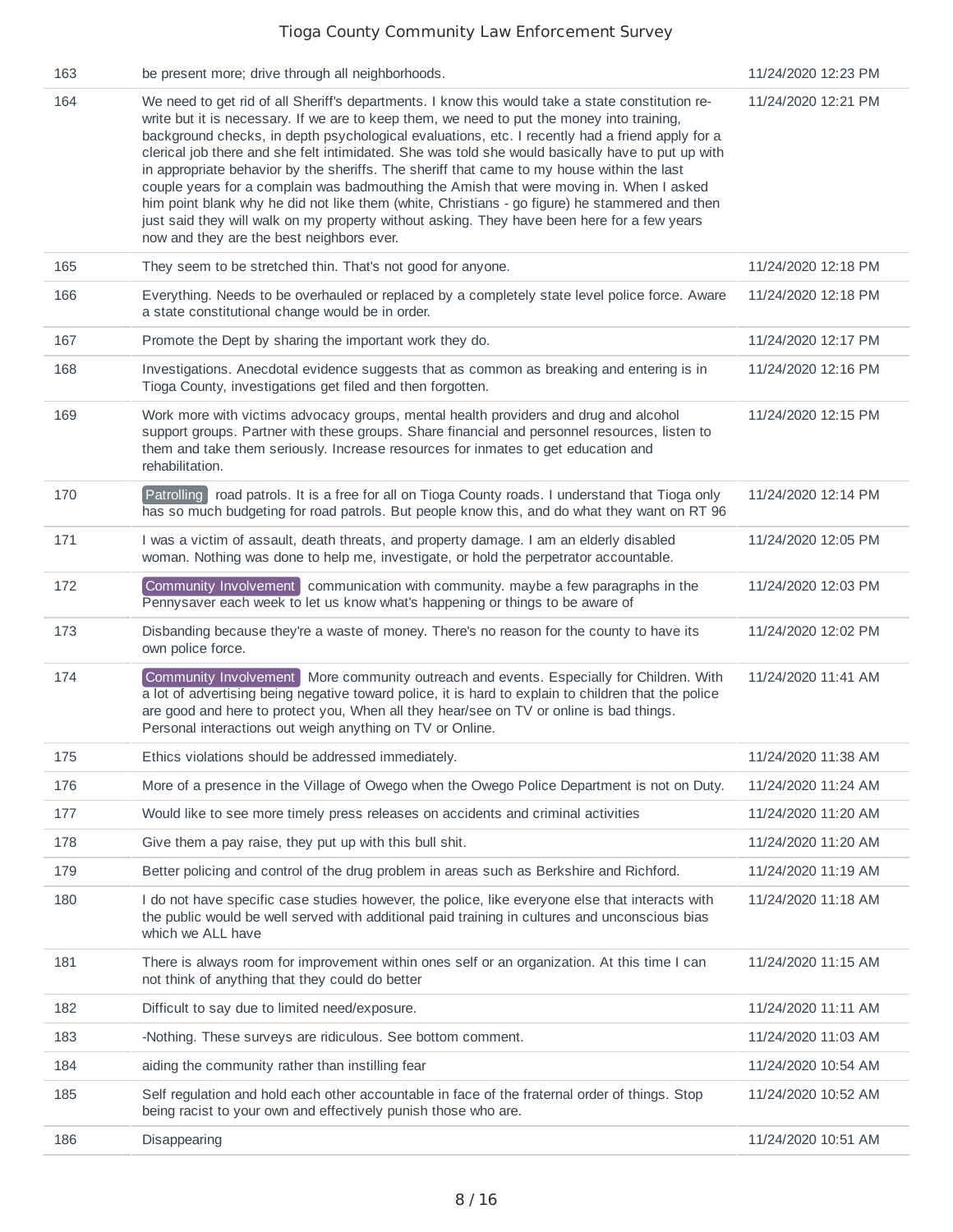| 187 | Hire more police officers                                                                                                                                                                                                                                                                                                                             | 11/24/2020 10:37 AM |
|-----|-------------------------------------------------------------------------------------------------------------------------------------------------------------------------------------------------------------------------------------------------------------------------------------------------------------------------------------------------------|---------------------|
| 188 | I would like to see them stand up against Cuomo's dictatorship and save the people of New<br>York                                                                                                                                                                                                                                                     | 11/24/2020 10:25 AM |
| 189 | Nothing. Again the "parent system" needs to be changed. Finding fault with them is placing<br>blame to late.                                                                                                                                                                                                                                          | 11/24/2020 10:24 AM |
| 190 | be more active in Apalachin, there isn't much presence there. It does seem as if Owego is<br>always the first priority                                                                                                                                                                                                                                | 11/24/2020 10:19 AM |
| 191 | Get the drugs out of the county                                                                                                                                                                                                                                                                                                                       | 11/24/2020 10:16 AM |
| 192 | N/A                                                                                                                                                                                                                                                                                                                                                   | 11/24/2020 10:04 AM |
| 193 | One on one communication with citizens                                                                                                                                                                                                                                                                                                                | 11/24/2020 9:58 AM  |
| 194 | <b>NA</b>                                                                                                                                                                                                                                                                                                                                             | 11/24/2020 9:58 AM  |
| 195 | It's doing good now                                                                                                                                                                                                                                                                                                                                   | 11/24/2020 9:39 AM  |
| 196 | Community Involvement<br>Take part in community events. Get to know the people.                                                                                                                                                                                                                                                                       | 11/24/2020 9:37 AM  |
| 197 | Put criminals in jail                                                                                                                                                                                                                                                                                                                                 | 11/24/2020 9:26 AM  |
| 198 | I don't have any issue personally with the sheriff's department, but I think every law<br>enforcement officer in the country could use additional training in de-escalation and help<br>developing anti-racist behavior. We should allocate resources for mental health and drug crisis<br>response to an agency other than the sheriff's department. | 11/24/2020 9:23 AM  |
| 199 | Monitor people causing a distraction along the roadway.                                                                                                                                                                                                                                                                                               | 11/24/2020 9:14 AM  |
| 200 | There is always room for more education, training and understanding of others. Addiction,<br>Mental Health and Disability Challenged people need to be addressed in a crisis the proper way<br>for all to produce a successful outcome. CIT Training is vital for all people to attend.                                                               | 11/24/2020 9:06 AM  |
| 201 | Community Involvement<br>Community contact                                                                                                                                                                                                                                                                                                            | 11/24/2020 9:06 AM  |
| 202 | $\tilde{?}$                                                                                                                                                                                                                                                                                                                                           | 11/24/2020 8:44 AM  |
| 203 | Community Involvement   I think that the county should seek to understand the growing<br>dynamics of the community and do better to embrace POC in the region                                                                                                                                                                                         | 11/24/2020 8:29 AM  |
| 204 | Nothing                                                                                                                                                                                                                                                                                                                                               | 11/24/2020 8:20 AM  |
| 205 | nothing                                                                                                                                                                                                                                                                                                                                               | 11/24/2020 8:01 AM  |
| 206 | That is an internal question.                                                                                                                                                                                                                                                                                                                         | 11/24/2020 7:55 AM  |
| 207 | I think they do great. I think some people could do better when told to stop, then stop. Do what<br>they are told.                                                                                                                                                                                                                                    | 11/24/2020 7:49 AM  |
| 208 | Don't know                                                                                                                                                                                                                                                                                                                                            | 11/24/2020 7:44 AM  |
| 209 | maybe enforcing speed violations in more dense areas and not so much on the backroads.<br>Also turn your lights on during cloudy days                                                                                                                                                                                                                 | 11/24/2020 7:38 AM  |
| 210 | I have a scanner. I think the Sheriffs Department needs to treat every incident as a serious<br>one. Too much complacency at times. People cannot be read these days. You never know<br>when they could snap.                                                                                                                                         | 11/24/2020 7:34 AM  |
| 211 | Community Involvement<br>Make a visible presence in the communities.                                                                                                                                                                                                                                                                                  | 11/24/2020 7:30 AM  |
| 212 |                                                                                                                                                                                                                                                                                                                                                       | 11/24/2020 7:15 AM  |
| 213 | Get rid of all the trash moving o to Tioga County with drugs and guns                                                                                                                                                                                                                                                                                 | 11/24/2020 6:51 AM  |
| 214 | Be for the people that they are called to protect instead of lording over the people.                                                                                                                                                                                                                                                                 | 11/24/2020 6:25 AM  |
| 215 | need to improve on being less aggressive in situations where they don't need to be.                                                                                                                                                                                                                                                                   | 11/24/2020 6:24 AM  |
| 216 | No narcan. It is waste of taxpayer money                                                                                                                                                                                                                                                                                                              | 11/24/2020 5:13 AM  |
| 217 | Training and education After all they really become people's counselor                                                                                                                                                                                                                                                                                | 11/24/2020 3:12 AM  |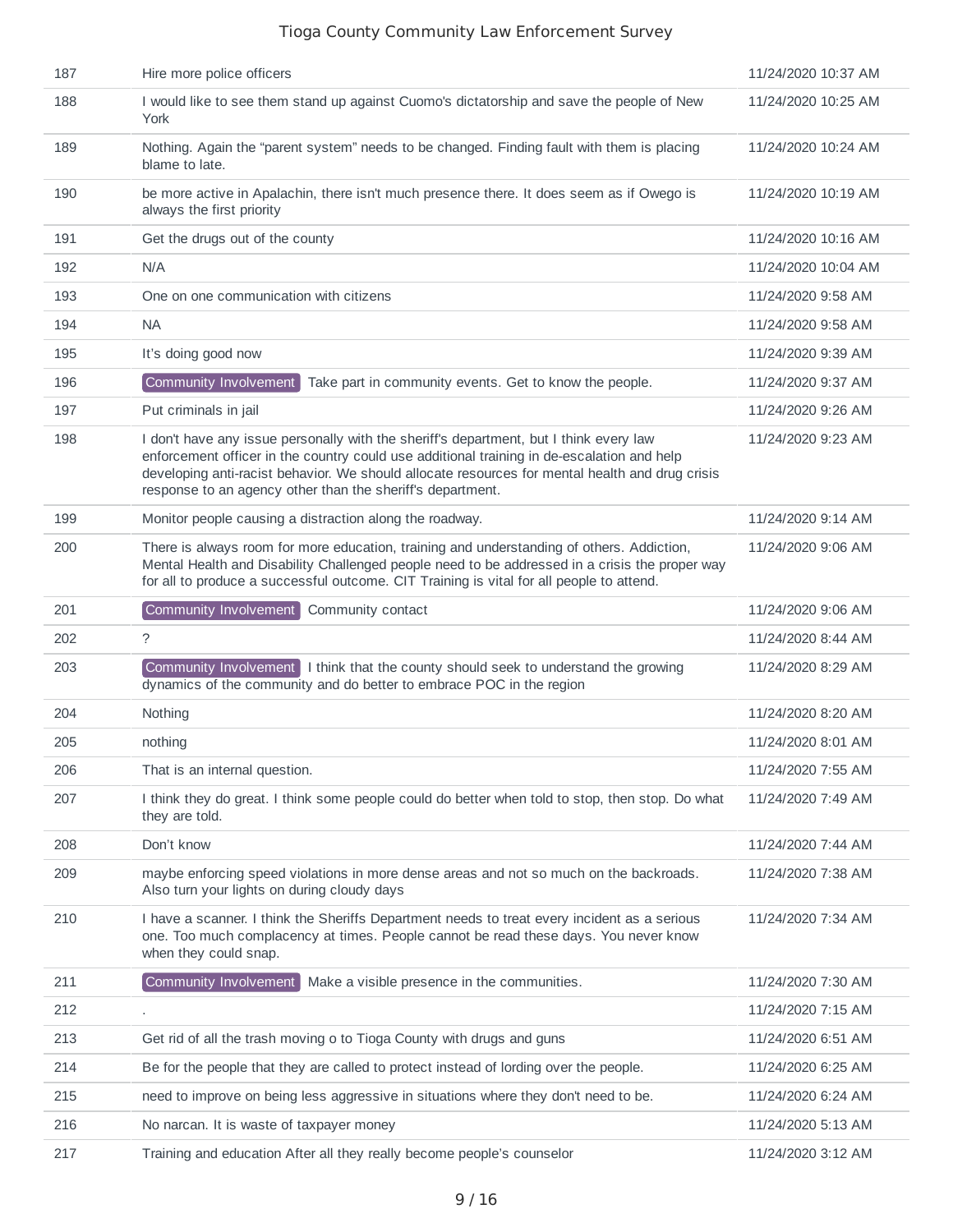| 218 | I think it would be better to have more deputies on staff, as there have been times when there<br>are extensive wait times for support                                                                                    | 11/24/2020 12:47 AM |
|-----|---------------------------------------------------------------------------------------------------------------------------------------------------------------------------------------------------------------------------|---------------------|
| 219 | Everything is usually handled well                                                                                                                                                                                        | 11/24/2020 12:21 AM |
| 220 | not sure                                                                                                                                                                                                                  | 11/24/2020 12:16 AM |
| 221 | ?                                                                                                                                                                                                                         | 11/23/2020 11:38 PM |
| 222 | Maybe response times to calls could be better but they are stretched thin. Maybe I'm known<br>drug areas work with residents to identify troubled homes apts or areas where narcotics are<br>being used.                  | 11/23/2020 11:37 PM |
| 223 | Arrest more Speeders                                                                                                                                                                                                      | 11/23/2020 11:19 PM |
| 224 | Work with surrounding agencies and act as team players. I think the officers are on board with<br>this but not leadership.                                                                                                | 11/23/2020 11:18 PM |
| 225 | Education surrounding mental health and Trauma                                                                                                                                                                            | 11/23/2020 11:18 PM |
| 226 | Patrolling<br>Be more visible. Patrol areas.                                                                                                                                                                              | 11/23/2020 11:17 PM |
| 227 | Patrolling<br>Have more patrols, hire more Sheriffs                                                                                                                                                                       | 11/23/2020 11:15 PM |
| 228 | I was around and still recall when a county corrections officer/ Sheriff's department staff<br>person handcuffed an inmate to a bench and beat him. How far have we come since then?                                      | 11/23/2020 10:57 PM |
| 229 | Hire more officers                                                                                                                                                                                                        | 11/23/2020 10:38 PM |
| 230 | Ignore leftist dem                                                                                                                                                                                                        | 11/23/2020 10:18 PM |
| 231 | I do not have enough information to form a reasonable opinion.                                                                                                                                                            | 11/23/2020 9:43 PM  |
| 232 | n/a                                                                                                                                                                                                                       | 11/23/2020 9:35 PM  |
| 233 | Nothing                                                                                                                                                                                                                   | 11/23/2020 9:34 PM  |
| 234 | I'm not sure as I've never had to deal with them personally.                                                                                                                                                              | 11/23/2020 9:16 PM  |
| 235 | I feel there should be more officers on the street                                                                                                                                                                        | 11/23/2020 8:50 PM  |
| 236 | Work collaboratively with local mental health agencies, both county and non-profit.                                                                                                                                       | 11/23/2020 8:22 PM  |
| 237 | They do have some antiquated paper based record keeping.                                                                                                                                                                  | 11/23/2020 8:19 PM  |
| 238 | They do a great job in all areas of the job                                                                                                                                                                               | 11/23/2020 8:13 PM  |
| 239 | I think it might help if there was a way for them to be more visible in a way that would help<br>more people unstand that they are no the enemy but someome that wants to help.                                           | 11/23/2020 8:07 PM  |
| 240 | Community Involvement Be Involved in the community more                                                                                                                                                                   | 11/23/2020 8:04 PM  |
| 241 | Work with drug addicted individuals and provide more pressure and punishment for individuals<br>who overdose more than one                                                                                                | 11/23/2020 7:56 PM  |
| 242 | communication and investigation                                                                                                                                                                                           | 11/23/2020 7:56 PM  |
| 243 | The sheriff should have enough professionalism and respect for his community to not flaunt he<br>is a Republican and such a staunch Trump supporter. It causes a great deal of distrust and<br>division in the community. | 11/23/2020 7:53 PM  |
| 244 | Community Involvement<br>Serving the broader community (not just Owego)                                                                                                                                                   | 11/23/2020 7:50 PM  |
| 245 | They could use better funding and more support from their community than implementing a<br>childish program that will not do anything except allow more crimes to take place.                                             | 11/23/2020 7:40 PM  |
| 246 | Recognize their officers when they go over and above their duties.                                                                                                                                                        | 11/23/2020 7:34 PM  |
| 247 | Dispatch<br>Give cross-streets on addresses for FD 911 dispatches please.                                                                                                                                                 | 11/23/2020 7:25 PM  |
| 248 | responding to requests such as hitting a deer providing a more "welcoming" entrance or<br>encounter, the place is in part a jail, but the whole place is a forbidding place for the public                                | 11/23/2020 7:15 PM  |
| 249 | We should think of eliminating the Owego Police Department. Village of Owego residents                                                                                                                                    | 11/23/2020 7:15 PM  |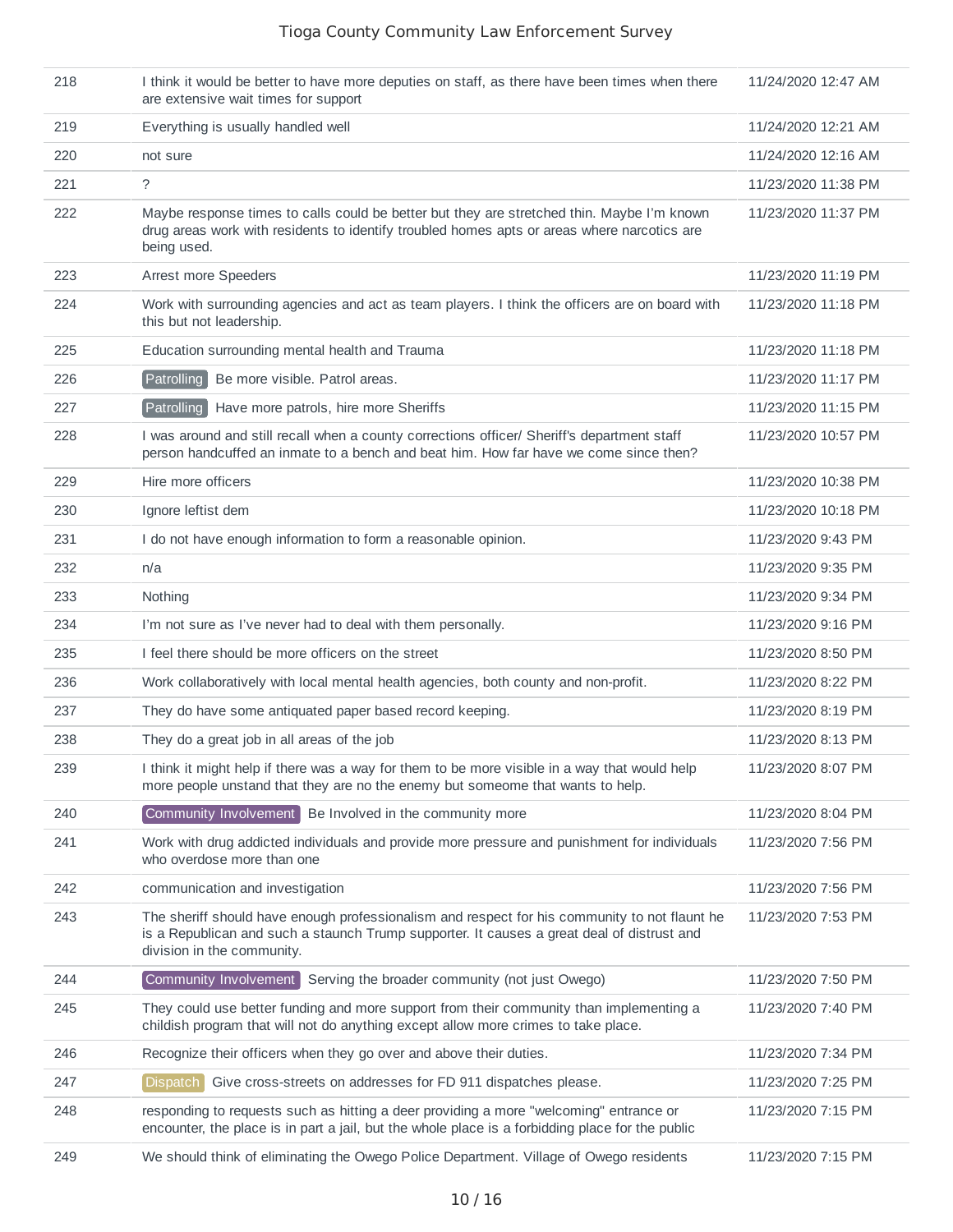already pay for police protection in their Town tax bill. In addition, Village of Owego residents are paying nearly one million dollars per year for their police department. It is an absolute waste of money. There is little to no serious crime in the Village of Owego.

| 250 | Maybe do more pr.                                                                                                                                                                                                                                                                                                                                                                                                                                                                                         | 11/23/2020 7:14 PM |
|-----|-----------------------------------------------------------------------------------------------------------------------------------------------------------------------------------------------------------------------------------------------------------------------------------------------------------------------------------------------------------------------------------------------------------------------------------------------------------------------------------------------------------|--------------------|
| 251 | <b>Bike thefts</b>                                                                                                                                                                                                                                                                                                                                                                                                                                                                                        | 11/23/2020 7:14 PM |
|     |                                                                                                                                                                                                                                                                                                                                                                                                                                                                                                           |                    |
| 252 | If there is no victim there is no crime.                                                                                                                                                                                                                                                                                                                                                                                                                                                                  | 11/23/2020 7:14 PM |
| 253 | Nothing                                                                                                                                                                                                                                                                                                                                                                                                                                                                                                   | 11/23/2020 6:56 PM |
| 254 | Much better oversight of seasoned deputies.                                                                                                                                                                                                                                                                                                                                                                                                                                                               | 11/23/2020 6:44 PM |
| 255 | Treating those with tough life circumstances (poverty, addiction, children and young adults with<br>behavioral issues) with patience and dignity. Stop ticketing (and publishing that info on<br>Facebook) people minor tickets (lapsed license, etc) because it puts them in more financial<br>hardship, and deeper into the cycle of poverty and stress. One unpaid ticket leads to more<br>tickets leading to suspended license leads to lost transport / job - and into neafrious ways to<br>survive. | 11/23/2020 6:38 PM |
| 256 | Treat all their workers the same. Some good old boys still exist and hang out together                                                                                                                                                                                                                                                                                                                                                                                                                    | 11/23/2020 6:37 PM |
| 257 | Patrolling<br>More patrols                                                                                                                                                                                                                                                                                                                                                                                                                                                                                | 11/23/2020 6:32 PM |
| 258 | More road patrols on all shifts! That equals more manpower. . BUT Tioga county<br>Patrolling<br>does not have the capital to fund more Deputies. (Or any other additional staffing to assist the<br>road patrols.                                                                                                                                                                                                                                                                                         | 11/23/2020 6:30 PM |
| 259 | Nothing                                                                                                                                                                                                                                                                                                                                                                                                                                                                                                   | 11/23/2020 6:29 PM |
| 260 | They do a fine job now                                                                                                                                                                                                                                                                                                                                                                                                                                                                                    | 11/23/2020 6:25 PM |
| 261 | ?                                                                                                                                                                                                                                                                                                                                                                                                                                                                                                         | 11/23/2020 6:25 PM |
| 262 | Dispatch 911 dispatchers should be able to identify when an 11 year old is told to call 911<br>that more than likely a parent told them to call and despite the child saying he "thinks" his<br>mom isn't in danger (with 2 unknown males present nonetheless) they should understand that<br>the mom would have never told a child to call if she was truly safe.                                                                                                                                        | 11/23/2020 6:25 PM |
| 263 | While I don't think they are as needlessly and unprofessionally rude as many other police<br>departments, they could use improvement in this area. More like Andy Griffith or Adam 12 as<br>opposed to NYPD Blue.                                                                                                                                                                                                                                                                                         | 11/23/2020 6:24 PM |
| 264 | Communicate better with other public service organizations.                                                                                                                                                                                                                                                                                                                                                                                                                                               | 11/23/2020 6:21 PM |
| 265 | Pretty much everything. They need better training in deescalation and understanding how<br>mental health plays a role in what they should or should not be doing. They should overall<br>maybe just try being friendlier people, because they're not.                                                                                                                                                                                                                                                     | 11/23/2020 6:20 PM |
| 266 | Be accepting of all cultures                                                                                                                                                                                                                                                                                                                                                                                                                                                                              | 11/23/2020 5:58 PM |
| 267 | They need to get the drugs off the streets. Everyone knows who and where the drugs are<br>coming from. I know that there have been phone calls to report it as well.                                                                                                                                                                                                                                                                                                                                      | 11/23/2020 5:42 PM |
| 268 | Patrolling<br>Possibly more officers needed to patrol the county but otherwise doing a great job.                                                                                                                                                                                                                                                                                                                                                                                                         | 11/23/2020 5:27 PM |
| 269 | Use restorative justice.                                                                                                                                                                                                                                                                                                                                                                                                                                                                                  | 11/23/2020 5:20 PM |
| 270 | Community Involvement<br>Everyone can always do better, continue w collaboration on issues<br>identified in the community                                                                                                                                                                                                                                                                                                                                                                                 | 11/23/2020 5:18 PM |
| 271 | Take action when responding to calls. If an elderly person is being abused and communicates<br>it to the officer, remove abuser from the home. Communicate department position on race<br>issues with the community. Total silence is viewed as agreement with police brutality of<br>persons of color.                                                                                                                                                                                                   | 11/23/2020 5:11 PM |
| 272 | Dispatch The one dispatcher is rude. And when I called for people on my property at 2am, it<br>took them 30 minutes to respond.                                                                                                                                                                                                                                                                                                                                                                           | 11/23/2020 5:10 PM |
| 273 | Understanding Mental Health Issues, Addiction                                                                                                                                                                                                                                                                                                                                                                                                                                                             | 11/23/2020 4:39 PM |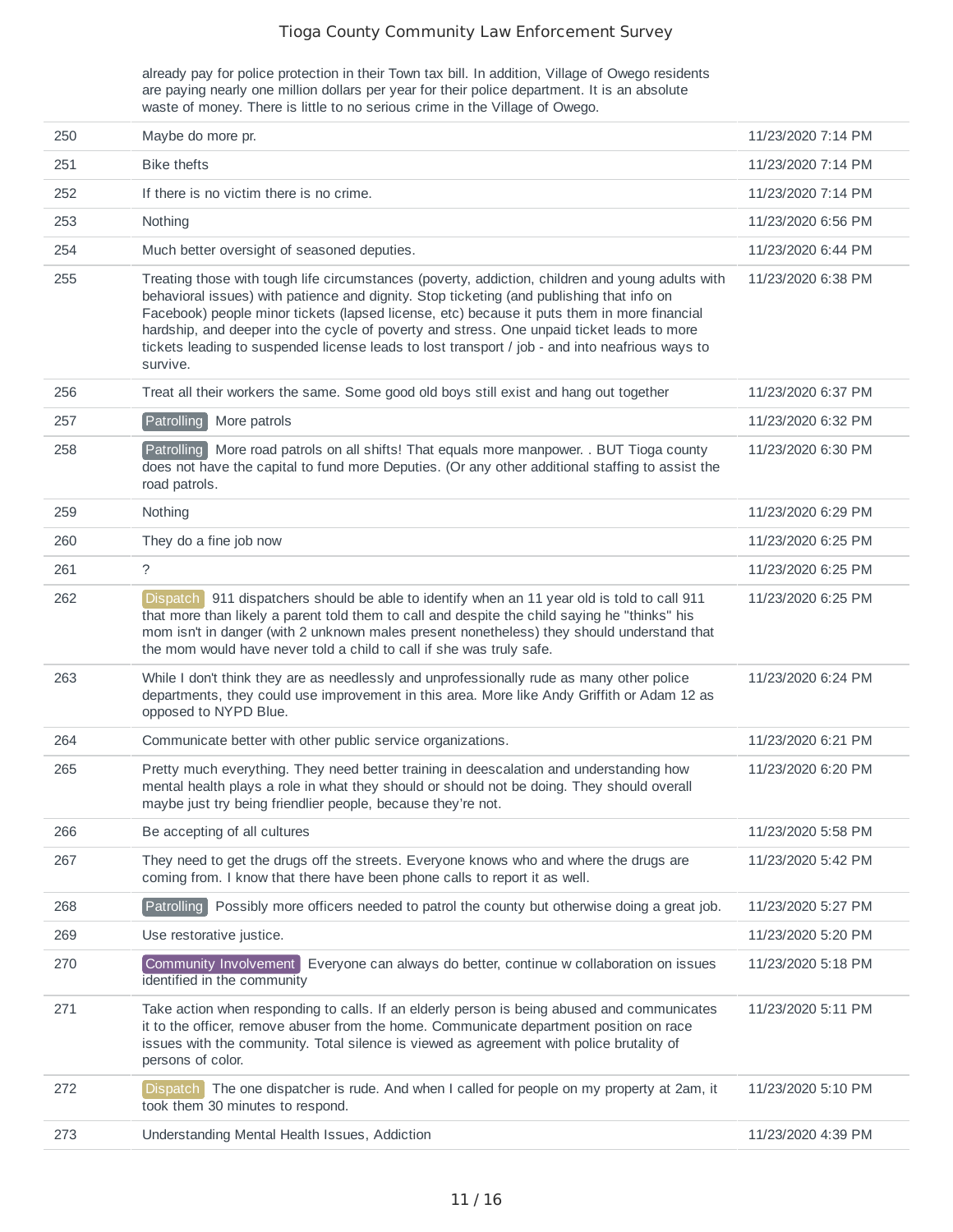| 274 | Nothing                                                                                                                                                                                                                                                                                                                                                                                                                                                                                                                                                                                    | 11/23/2020 4:37 PM  |
|-----|--------------------------------------------------------------------------------------------------------------------------------------------------------------------------------------------------------------------------------------------------------------------------------------------------------------------------------------------------------------------------------------------------------------------------------------------------------------------------------------------------------------------------------------------------------------------------------------------|---------------------|
| 275 | Patrolling communicate what they are doing with regard to<br>Community Involvement<br>community policing, crime investigation, and more visible marked patrols through our neighbor<br>hood(Tioga Terrace)                                                                                                                                                                                                                                                                                                                                                                                 | 11/23/2020 4:31 PM  |
| 276 | De-escalation training                                                                                                                                                                                                                                                                                                                                                                                                                                                                                                                                                                     | 11/23/2020 4:12 PM  |
| 277 | They need to stop protecting each other and start turning in the ones that are doing wrong                                                                                                                                                                                                                                                                                                                                                                                                                                                                                                 | 11/23/2020 4:00 PM  |
| 278 | Communication with the public, being more aware of people's cultural differences, and more<br>respectful of people's identities. Also not letting personal biases affect how they interact with<br>people.                                                                                                                                                                                                                                                                                                                                                                                 | 11/23/2020 4:00 PM  |
| 279 | traffic enforcement.                                                                                                                                                                                                                                                                                                                                                                                                                                                                                                                                                                       | 11/23/2020 3:47 PM  |
| 280 | Follow traffic laws themselves. I'm not talking cell phone use, I know that is ok for them. I<br>mean speeding through Villages and taking short cuts at a very high speed to get around slow<br>traffic when they were not in an emergency situation                                                                                                                                                                                                                                                                                                                                      | 11/23/2020 3:35 PM  |
| 281 | They could be supported by political figures betterlike Governor Cuomo and a few other<br>unappreciative democrats and liberals. They can also do a better job of holding their heads up<br>high knowing that the community wants them there and that they are what keeps our<br>communities safe. Criminals don't like law enforcement.                                                                                                                                                                                                                                                   | 11/23/2020 3:34 PM  |
| 282 | Community Involvement Community Involvement                                                                                                                                                                                                                                                                                                                                                                                                                                                                                                                                                | 11/23/2020 3:31 PM  |
| 283 | They are doing fine just need an oversight board which is elected to a finite term and by edict<br>representing someone each from education, business, social services, health and philanthropic<br>(churches/grant) entities                                                                                                                                                                                                                                                                                                                                                              | 11/23/2020 3:24 PM  |
| 284 | Limiting traffic violations to severe infractions only. The cost of a traffic ticket can severely<br>impact low income families                                                                                                                                                                                                                                                                                                                                                                                                                                                            | 11/23/2020 3:07 PM  |
| 285 | Community engagement with more than only conservative officials<br>Community Involvement<br>and groups                                                                                                                                                                                                                                                                                                                                                                                                                                                                                     | 11/23/2020 2:50 PM  |
| 286 | Using NYS Police on any case which allows for an unbiased outside investigation of any<br>person who is known or related with any employee of the sheriff, their family members or<br>immediate friends for any case which there is even a potential chance of going to the D.A.'s<br>office.                                                                                                                                                                                                                                                                                              | 11/23/2020 2:48 PM  |
| 287 | Access to the office / administrative services outside of regular working hours to assist people<br>who work M-F 8-5.                                                                                                                                                                                                                                                                                                                                                                                                                                                                      | 11/23/2020 2:21 PM  |
| 288 | It is a small community and there are many rumors. Officers who regularly broke the law have<br>retired within the last few years. This helps department/community relations. I never doubt the<br>bravery of officers but I have witnessed some less than compassionate behavior in my<br>previous line of work. Most officers were great.                                                                                                                                                                                                                                                | 11/23/2020 2:09 PM  |
| 289 | N/A                                                                                                                                                                                                                                                                                                                                                                                                                                                                                                                                                                                        | 11/23/2020 1:20 PM  |
| 290 | X                                                                                                                                                                                                                                                                                                                                                                                                                                                                                                                                                                                          | 11/23/2020 12:57 PM |
| 291 | Community Involvement There's no sense of positive community interaction, just a sort of<br>"monitoring" oversight. They're constantly driving by looking for people to bother.                                                                                                                                                                                                                                                                                                                                                                                                            | 11/23/2020 12:55 PM |
| 292 | Teach younger ones to be more patient                                                                                                                                                                                                                                                                                                                                                                                                                                                                                                                                                      | 11/23/2020 12:54 PM |
| 293 | Community Involvement   Have more coverage per shift. I think they are understaffed, but this<br>is a budget issue for police departments across the nation. We need police to be more visible<br>and engaged in the community, not spread so thin.                                                                                                                                                                                                                                                                                                                                        | 11/23/2020 12:32 PM |
| 294 | I think police as a whole could learn about cultural differences, and where the distrust and lack<br>of respect for police comes from. Police have all the power. They are the only ones who can<br>change the dynamic we see across this country. Respect is earned, not by position or uniform,<br>but exactly how you behave and treat people. There are no shortcuts to respect. BIPOC have<br>valid reasons to distrust all people in uniform. We have not yet had a totally free and equal<br>society. I'd like to think our sheriff deputies are better, but I don't know for sure. | 11/23/2020 10:52 AM |
| 295 | They profile poor people as uneducated drug users even when the people have no history of                                                                                                                                                                                                                                                                                                                                                                                                                                                                                                  | 11/23/2020 10:47 AM |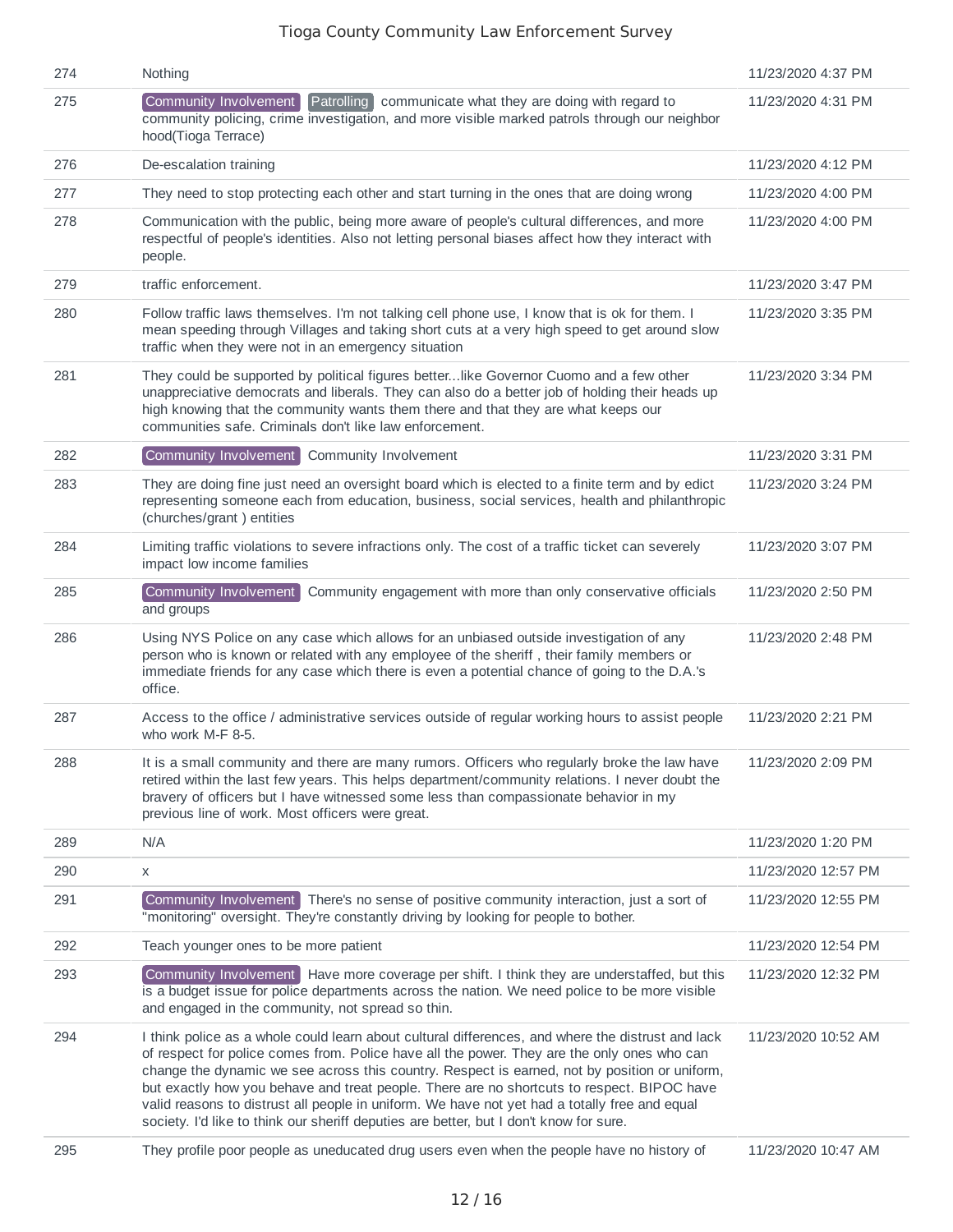|     | drug use or criminal behavior.                                                                                                                                                        |                     |
|-----|---------------------------------------------------------------------------------------------------------------------------------------------------------------------------------------|---------------------|
| 296 | Pay them more for the hard work they do. Tioga county underpays their employees so they<br>leave and go elsewhere                                                                     | 11/23/2020 10:35 AM |
| 297 | Community Involvement<br>Communication with community                                                                                                                                 | 11/23/2020 9:19 AM  |
| 298 | Not sure                                                                                                                                                                              | 11/23/2020 9:13 AM  |
| 299 | I see all as well                                                                                                                                                                     | 11/23/2020 9:12 AM  |
| 300 | Same answer as #17; however, anyone working with the general population could use more<br>training dealing with mental health and chemically dependent people.                        | 11/23/2020 9:08 AM  |
| 301 | Don't know. In Richford there is a male that just "hangs out" when he isn't riding his bicycle<br>around town, with a backpack and carrying a gun. Hopefully he is investigated more. | 11/23/2020 9:08 AM  |
| 302 | Nothing. I think they do a good job. I think they need more funding, so they can have mental<br>health professionals available all the time for police calls.                         | 11/23/2020 9:07 AM  |
| 303 | Patrolling Patrolling high drug areas                                                                                                                                                 | 11/23/2020 9:03 AM  |
| 304 | Develop Individual officer skills. Stop the group mentality                                                                                                                           | 11/23/2020 9:01 AM  |
| 305 | Partner with service agencies on referrals                                                                                                                                            | 11/23/2020 9:00 AM  |
| 306 | More officers on shift so the county is better covered and safer for the deputies working to<br>have closer back up                                                                   | 11/23/2020 8:35 AM  |
| 307 | Correct the disparity of force used against a man vs a woman in the same circumstances                                                                                                | 11/23/2020 8:24 AM  |
| 308 | Not sure I thinkbthey do a good job                                                                                                                                                   | 11/23/2020 8:21 AM  |
| 309 | Respond to complaints in a timely fashion                                                                                                                                             | 11/23/2020 8:12 AM  |
| 310 | Pistol permit office. Pistol permit applications should be available online, and processing of<br>permits takes way too long                                                          | 11/23/2020 8:10 AM  |
| 311 | Investigate and arrest the drug dealers who are killing our kids                                                                                                                      | 11/23/2020 8:09 AM  |
| 312 | Be more involved with the kids in schools Bring back DARE program                                                                                                                     | 11/23/2020 7:58 AM  |
| 313 | Treat domestic abuse victims with respect instead being dismissive and refusing to help.                                                                                              | 11/23/2020 7:56 AM  |
| 314 | Know and respect all people                                                                                                                                                           | 11/23/2020 7:55 AM  |
| 315 | Don't really know. They handle so many things with so many different types of people. I guess<br>make sure they don't get jaded about people and their circumstances.                 | 11/23/2020 1:48 AM  |
| 316 | Community Involvement Meet the people of the community.                                                                                                                               | 11/22/2020 10:38 PM |
| 317 | everyone needs to be more aware of mental health and identity issues                                                                                                                  | 11/22/2020 2:53 PM  |
| 318 | Be more visible in outlying ares of the county                                                                                                                                        | 11/22/2020 2:35 PM  |
| 319 | Always room for improvement thru training!!!                                                                                                                                          | 11/22/2020 2:33 PM  |
| 320 | Stop giving in to stupid ideas                                                                                                                                                        | 11/22/2020 8:11 AM  |
| 321 | Community Involvement<br>Have more of a presence in the community whether it be positive or<br>negative                                                                               | 11/22/2020 7:56 AM  |
| 322 | N/A                                                                                                                                                                                   | 11/21/2020 4:20 PM  |
| 323 | Nothing                                                                                                                                                                               | 11/21/2020 11:11 AM |
| 324 | Not focus on very minor traffic violations. Such as sitting and waiting for someone to not 100%<br>stop at a stop sign.                                                               | 11/21/2020 10:33 AM |
| 325 | Have more resources to crack down even more on drugs and other crimes                                                                                                                 | 11/21/2020 10:19 AM |
| 326 | More staff                                                                                                                                                                            | 11/21/2020 9:30 AM  |
| 327 | Everything                                                                                                                                                                            | 11/21/2020 9:15 AM  |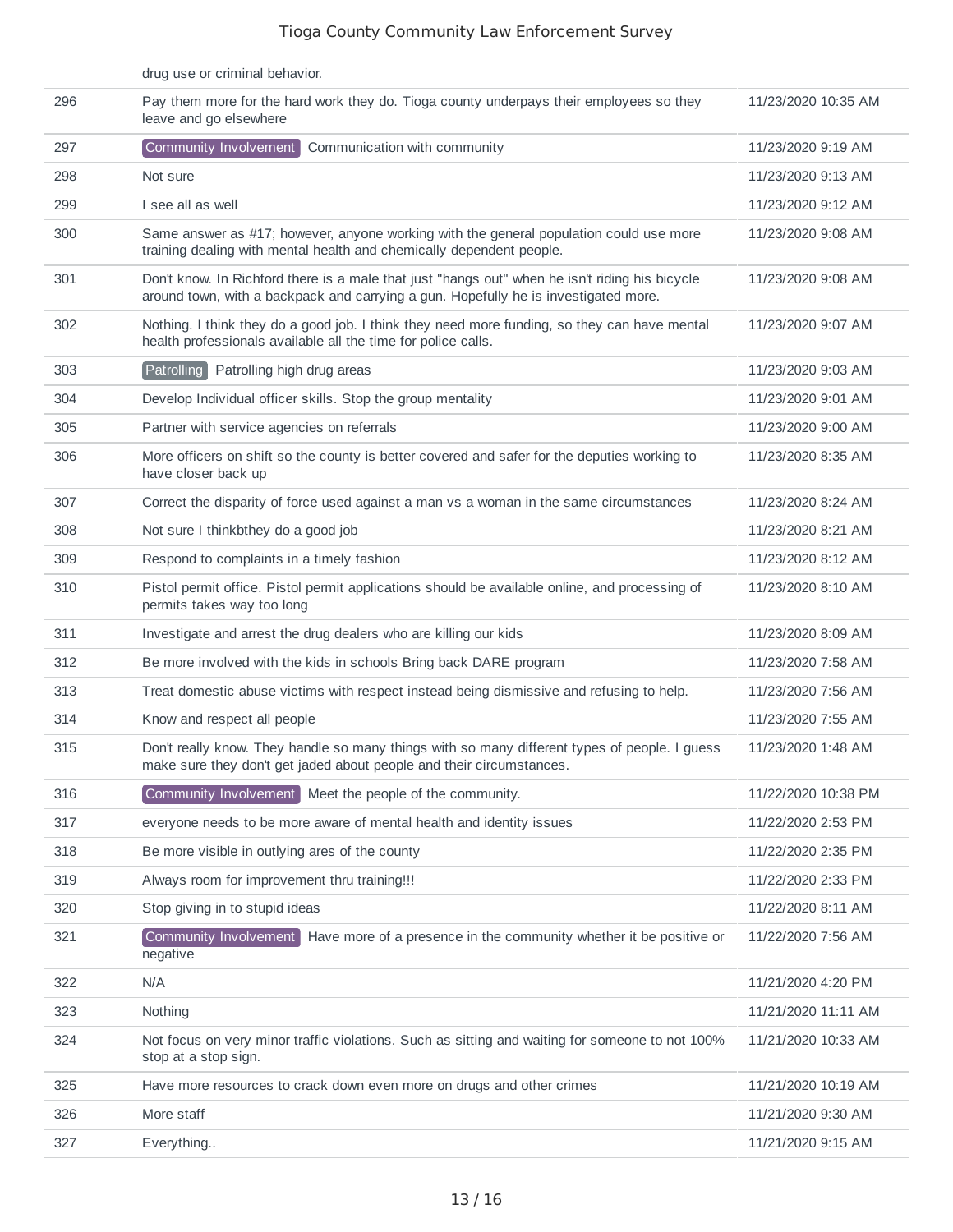| 328 | Hire more Deputies to be able to respond to the community in an appropriate and effective<br>amount of time.                                                                                                                                                                                                                                                                                                                                                                                                                                                                      | 11/21/2020 7:36 AM  |
|-----|-----------------------------------------------------------------------------------------------------------------------------------------------------------------------------------------------------------------------------------------------------------------------------------------------------------------------------------------------------------------------------------------------------------------------------------------------------------------------------------------------------------------------------------------------------------------------------------|---------------------|
| 329 | Hiring more deputies.                                                                                                                                                                                                                                                                                                                                                                                                                                                                                                                                                             | 11/21/2020 7:30 AM  |
| 330 | I think they do there job very well. They do what they need to do and that is to be involved with<br>the community in alot of different ways and do there job well. They don't lack anything!                                                                                                                                                                                                                                                                                                                                                                                     | 11/21/2020 6:58 AM  |
| 331 | Community Involvement Do more introductions to residents, better job of communicating<br>what area they are responsible for, more postings of non-emergency number, letting the<br>community know when to call the non-emergency vs 911                                                                                                                                                                                                                                                                                                                                           | 11/20/2020 8:49 PM  |
| 332 | Answering the phone, listening to people when they call and not being rude and<br>condescending. Calling back to let people know how they made out after they investigate a<br>call.                                                                                                                                                                                                                                                                                                                                                                                              | 11/20/2020 7:15 PM  |
| 333 | I believe that all police departments need help with mental health but it's not the police<br>department fault it's the fact that there is no protection or help for families or the persons which<br>puts officers lives in danger and to take blame because of something out of their control or<br>they have to defend themselves because they can't have someone arrested for being crazy or<br>high they need to change the laws to allow family and officers to get people the correct help<br>they need if they are not in the right state of mind to do it for themselves | 11/20/2020 5:52 PM  |
| 334 | Community Involvement Working with community organizations to better serve the<br>community                                                                                                                                                                                                                                                                                                                                                                                                                                                                                       | 11/20/2020 5:10 PM  |
| 335 | Community Involvement Community engagement. They are a cult like group that seem to<br>put their organization above the people they serve.                                                                                                                                                                                                                                                                                                                                                                                                                                        | 11/20/2020 3:32 PM  |
| 336 | Better reporting out of activities and arrests                                                                                                                                                                                                                                                                                                                                                                                                                                                                                                                                    | 11/20/2020 3:29 PM  |
| 337 | I wish they would spend more time monitoring speeders in the Tioga Terrace, It's bad, violators<br>even pass stopped school buses.                                                                                                                                                                                                                                                                                                                                                                                                                                                | 11/20/2020 12:22 PM |
| 338 | Community Involvement become more knowlegable with the community they are serving.                                                                                                                                                                                                                                                                                                                                                                                                                                                                                                | 11/20/2020 11:45 AM |
| 339 | Have better training for their 911 people. Don't send cops to a "man Down" response with and<br>AED and never used it, instead called a Code Black and the man was still breathing. Then<br>they tried held me up to see if they needed an investigation. But yet the Sheriff and Mrs<br>SAuerberry didn't think I had a case for invetigation. I top Law company offered to take them to<br>court for me, they said I definitely had a case. But I was more worried about my husband at<br>the time. Now I wish I had.                                                           | 11/20/2020 11:27 AM |
| 340 | Not have their wives fill out their police or arrest reports at home. No confidentiality and breaks<br>HIPPA rules.                                                                                                                                                                                                                                                                                                                                                                                                                                                               | 11/20/2020 10:31 AM |
| 341 | Nothing                                                                                                                                                                                                                                                                                                                                                                                                                                                                                                                                                                           | 11/20/2020 10:19 AM |
| 342 | Pistol permit process could be quicker and easier. More un-restricted permits. Purchase<br>coupons available to purchase a pistol without going back and forth between the sheriffs office<br>and the retailer.                                                                                                                                                                                                                                                                                                                                                                   | 11/20/2020 10:05 AM |
| 343 | Arrest druggies                                                                                                                                                                                                                                                                                                                                                                                                                                                                                                                                                                   | 11/20/2020 9:27 AM  |
| 344 | Better vehicles that can get around better                                                                                                                                                                                                                                                                                                                                                                                                                                                                                                                                        | 11/20/2020 9:00 AM  |
| 345 | Keep those off the force who may beat prisoners                                                                                                                                                                                                                                                                                                                                                                                                                                                                                                                                   | 11/20/2020 6:54 AM  |
| 346 | When I tried reporting a crime to the sheriff's office I was quickly dismissed and there were no<br>resources offered to help the situation. In the future, the sheriff's dept should not a) play small<br>town politics based on who knows who and b) send anyone away without providing resources<br>or connections or referrals.                                                                                                                                                                                                                                               | 11/20/2020 12:45 AM |
| 347 | Promotions within the department                                                                                                                                                                                                                                                                                                                                                                                                                                                                                                                                                  | 11/20/2020 12:39 AM |
| 348 | Participate in area programs to meet with the public in a informal setting                                                                                                                                                                                                                                                                                                                                                                                                                                                                                                        | 11/20/2020 12:32 AM |
| 349 | Na                                                                                                                                                                                                                                                                                                                                                                                                                                                                                                                                                                                | 11/19/2020 11:06 PM |
| 350 | Address mental health and substance abuse with professionals in the respective fields and not<br>as acts of crime. Law enforcement should be present but mental and substance aid should be                                                                                                                                                                                                                                                                                                                                                                                       | 11/19/2020 10:52 PM |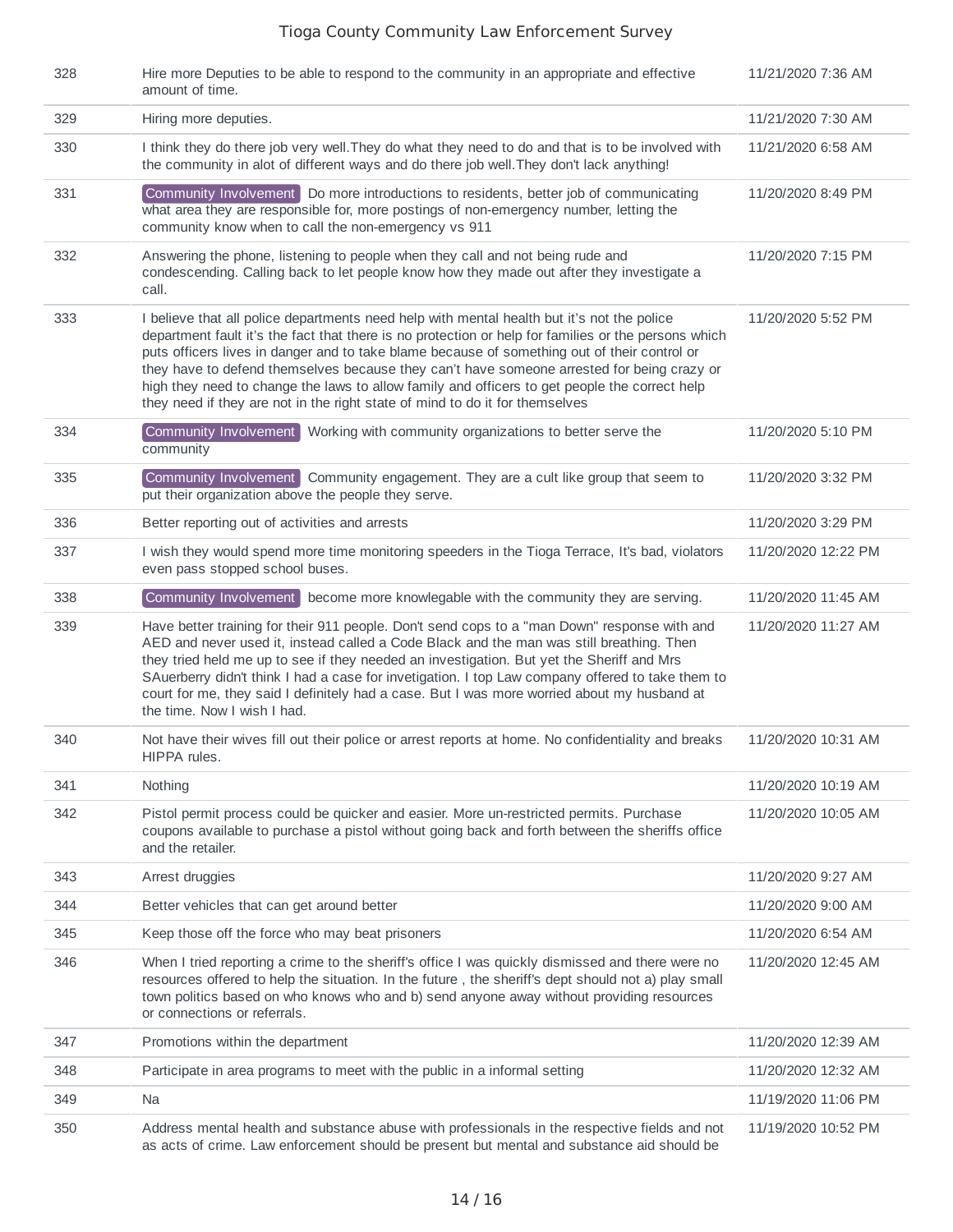|     | involved and helping directly with calls.                                                                                                                                                                                                                                                                                                                       |                    |
|-----|-----------------------------------------------------------------------------------------------------------------------------------------------------------------------------------------------------------------------------------------------------------------------------------------------------------------------------------------------------------------|--------------------|
| 351 | All I can say they are learning new ways to keep our community safe!                                                                                                                                                                                                                                                                                            | 11/19/2020 9:19 PM |
| 352 | Community Involvement<br><b>Community Service</b>                                                                                                                                                                                                                                                                                                               | 11/19/2020 9:16 PM |
| 353 | Community Involvement Getting to know the people better, they are part of our community,<br>but it is hard because of the size of their coverage area and manpower issues. Maybe look at<br>substations is like 2 areas of the county. Staff them with deputies from that area, if possible.<br>That may help provide better coverage, response, and knowledge. | 11/19/2020 9:13 PM |
| 354 | Nothing                                                                                                                                                                                                                                                                                                                                                         | 11/19/2020 9:05 PM |
| 355 | N/A                                                                                                                                                                                                                                                                                                                                                             | 11/19/2020 9:03 PM |
| 356 | I'm happy with them                                                                                                                                                                                                                                                                                                                                             | 11/19/2020 8:41 PM |
| 357 | Doing a great job in my opinion                                                                                                                                                                                                                                                                                                                                 | 11/19/2020 8:38 PM |
| 358 | Be in the schools                                                                                                                                                                                                                                                                                                                                               | 11/19/2020 8:17 PM |
| 359 | More Presence Busting Meth Labs                                                                                                                                                                                                                                                                                                                                 | 11/19/2020 8:13 PM |
| 360 | Can't thinking anything.                                                                                                                                                                                                                                                                                                                                        | 11/19/2020 7:50 PM |
| 361 | Nothing                                                                                                                                                                                                                                                                                                                                                         | 11/19/2020 7:49 PM |
| 362 | ??? All of my interactions with them have been very positive!!!                                                                                                                                                                                                                                                                                                 | 11/19/2020 7:48 PM |
| 363 | Patrolling I have a drug house on our block and while the sheriff's department does patrol<br>there still has not been arrests. 50 year old men do not walk around town with a backpack on.<br>The house bring unwanted traffic and people in our community.                                                                                                    | 11/19/2020 7:47 PM |
| 364 | Nothing                                                                                                                                                                                                                                                                                                                                                         | 11/19/2020 7:45 PM |
| 365 | They do a great job where they can. I have no ideas where it comes to areas of improvement,<br>as I think they do a great job                                                                                                                                                                                                                                   | 11/19/2020 7:34 PM |
| 366 | Increase presence throughout the county.                                                                                                                                                                                                                                                                                                                        | 11/19/2020 7:06 PM |
| 367 | Professionalism and removal of bias in enforcement                                                                                                                                                                                                                                                                                                              | 11/19/2020 7:02 PM |
| 368 | All police departments - not just Tioga County - could do better about setting a healthy power<br>dynamic between the police and those who they are assigned to protect - calling out toxic<br>masculinity, avoiding speeding, and other police techniques used just to exhibit dominance.                                                                      | 11/19/2020 7:00 PM |
| 369 | I think, as is the case with most law enforcement, undermanned.                                                                                                                                                                                                                                                                                                 | 11/19/2020 6:20 PM |
| 370 | Work with and combine with the local police and help cover town of union helping the State<br>Police and Broome County, Area I live in is West Endicott by the golf course area. NOT<br>patrolled by Endicott Village, and I know its tough area due to coverage with the rest of the<br>County                                                                 | 11/19/2020 6:06 PM |
| 371 | Not much                                                                                                                                                                                                                                                                                                                                                        | 11/19/2020 6:06 PM |
| 372 | None                                                                                                                                                                                                                                                                                                                                                            | 11/19/2020 5:55 PM |
| 373 | Get better dispatchers, put GPS on all patrol cars so they don't waste valuable time<br>Dispatch  <br>asking for status and location. With today's technology it's a no brainer.                                                                                                                                                                                | 11/19/2020 5:55 PM |
| 374 | Stop drug dealers                                                                                                                                                                                                                                                                                                                                               | 11/19/2020 5:54 PM |
| 375 | Sit in intersections to catch people running red lights. The sheriff told me once that there is<br>more money in speeding tickets. I say there are more deaths at intersections.                                                                                                                                                                                | 11/19/2020 5:47 PM |
| 376 | Equipping the dept with with social workers for mental health addiction and domestic issues.                                                                                                                                                                                                                                                                    | 11/19/2020 5:46 PM |
| 377 | Community Involvement Just get involved in community more .talk w people smile                                                                                                                                                                                                                                                                                  | 11/19/2020 5:27 PM |
| 378 | No changes recommended, solid first resonders.                                                                                                                                                                                                                                                                                                                  | 11/19/2020 5:26 PM |
| 379 | Not really TCSD problem but keeping the bad guys in jail not just released                                                                                                                                                                                                                                                                                      | 11/19/2020 5:15 PM |
| 380 | Can think of any                                                                                                                                                                                                                                                                                                                                                | 11/19/2020 5:14 PM |